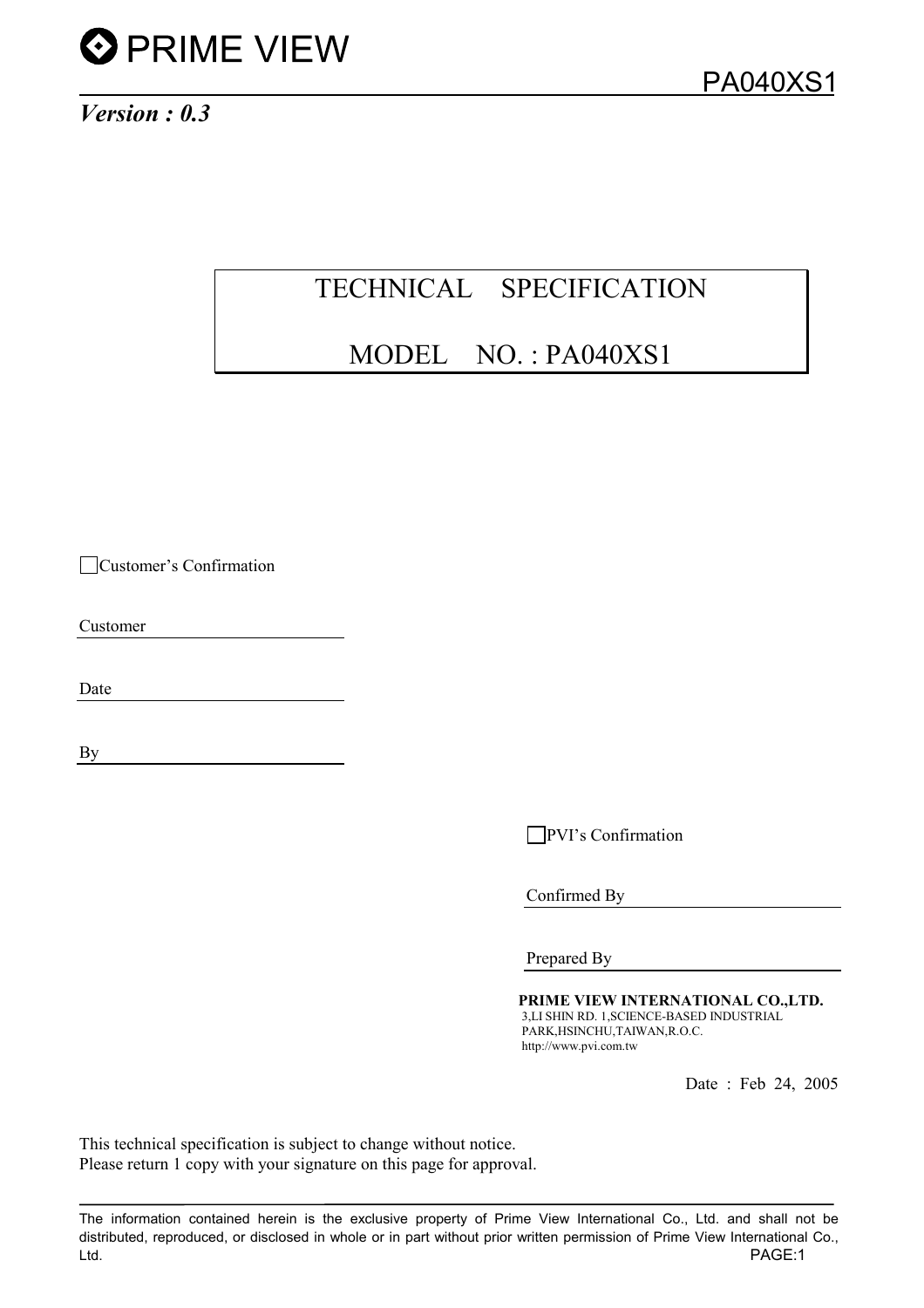

# *TECHNICAL SPECIFICATION*

# *CONTENTS*

| NO.            | <b>ITEM</b>                                   | <b>PAGE</b>    |
|----------------|-----------------------------------------------|----------------|
|                | Cover                                         | 1              |
|                | Contents                                      | $\overline{2}$ |
| 1              | Application                                   | 3              |
| $\overline{2}$ | Features                                      | 3              |
| $\overline{3}$ | <b>Mechanical Specifications</b>              | 3              |
| 4              | Mechanical Drawing of TFT-LCD module          | $\overline{4}$ |
| 5              | Input / Output Terminals                      | 5              |
| 6              | Pixel Arrangement and Input Connector Pin No. | 6              |
| 7              | <b>Absolute Maximum Ratings</b>               | $\overline{7}$ |
| 8              | <b>Electrical Characteristics</b>             | $\overline{7}$ |
| 9              | Power On Sequence                             | 17             |
| 10             | <b>Optical Characteristics</b>                | 17             |
| 11             | <b>Handling Cautions</b>                      | 21             |
| 12             | <b>Reliability Test</b>                       | 22             |
| 13             | <b>Block Diagram</b>                          | 23             |
| 14             | Packing                                       | 24             |
|                | <b>Revision History</b>                       | 25             |

The information contained herein is the exclusive property of Prime View International Co., Ltd. and shall not be distributed, reproduced, or disclosed in whole or in part without prior written permission of Prime View International Co., Ltd. PAGE:2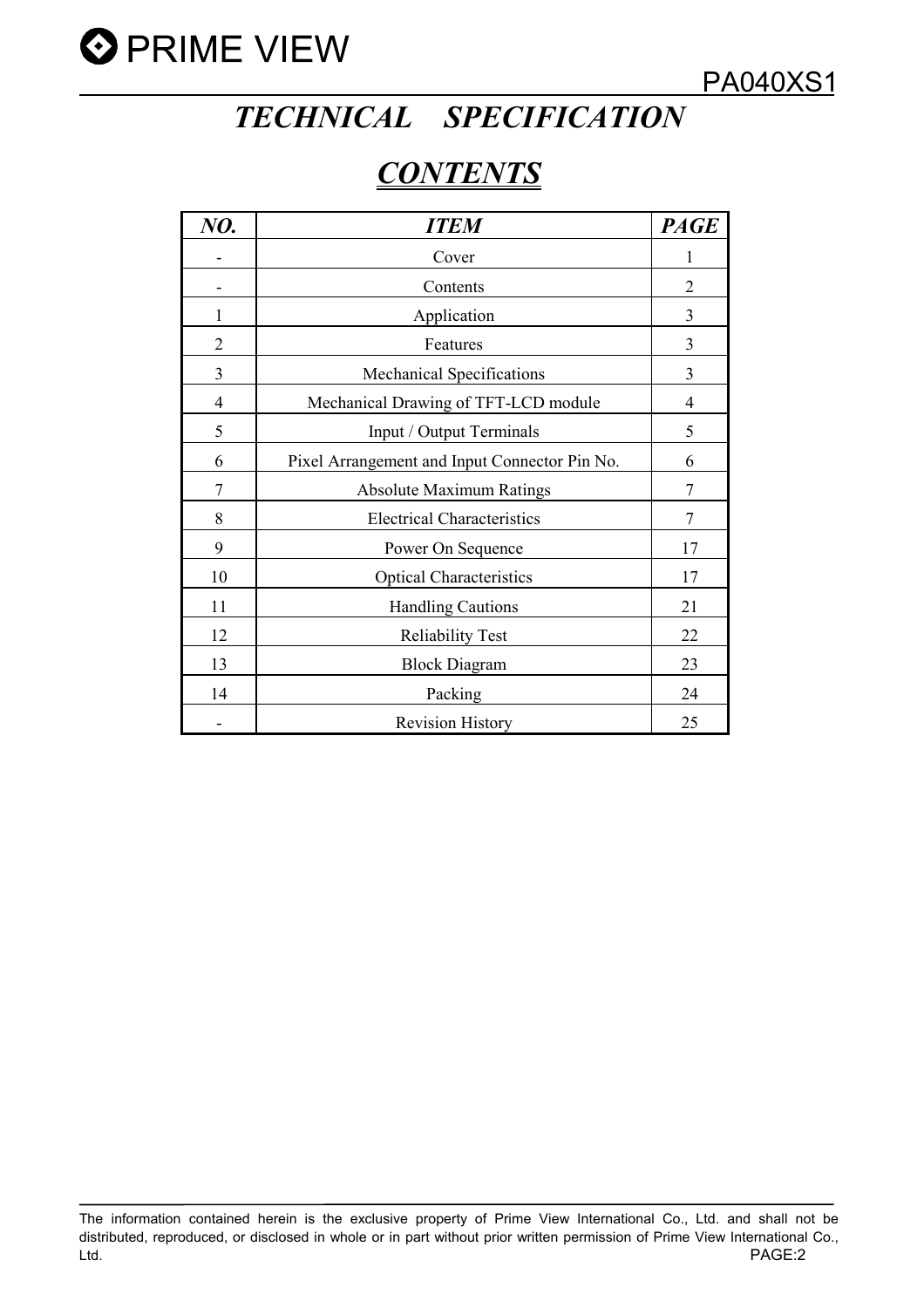### 1. Application

This technical specification applies to 4" color TFT-LCD module , PA040XS1. The applications of the panel are car TV, portable DVD, GPS, door phone, multimedia applications and others AV system..

2. Features

.Amorphous silicon TFT-LCD panel with B/L unit.

- . Compatible with NTSC & PAL system
- . Pixel in stripe configuration
- . Slim and compact
- . Image Reversion : Up/Down and Left/Right
- 3. Mechanical Specifications

| Parameter                | <b>Specifications</b>                         | Unit |
|--------------------------|-----------------------------------------------|------|
| Screen Size              | 4 (diagonal)                                  | inch |
| Display Format           | 960×234                                       | dot  |
| Active Area              | $81.12(H) \times 61.776(V)$                   | mm   |
| Dot Pitch                | $0.0845(H)x$ 0.264 (V)                        | mm   |
| Pixel Configuration      | Stripe                                        |      |
| <b>Outline Dimension</b> | 96(W) $\times$ 75.98(H) $\times$ 6.2(D)(typ.) | mm   |
| <b>Surface Treatment</b> | Anti – Glare                                  |      |
| Weight                   | $74 + 5$                                      | g    |

The information contained herein is the exclusive property of Prime View International Co., Ltd. and shall not be distributed, reproduced, or disclosed in whole or in part without prior written permission of Prime View International Co., Ltd. PAGE:3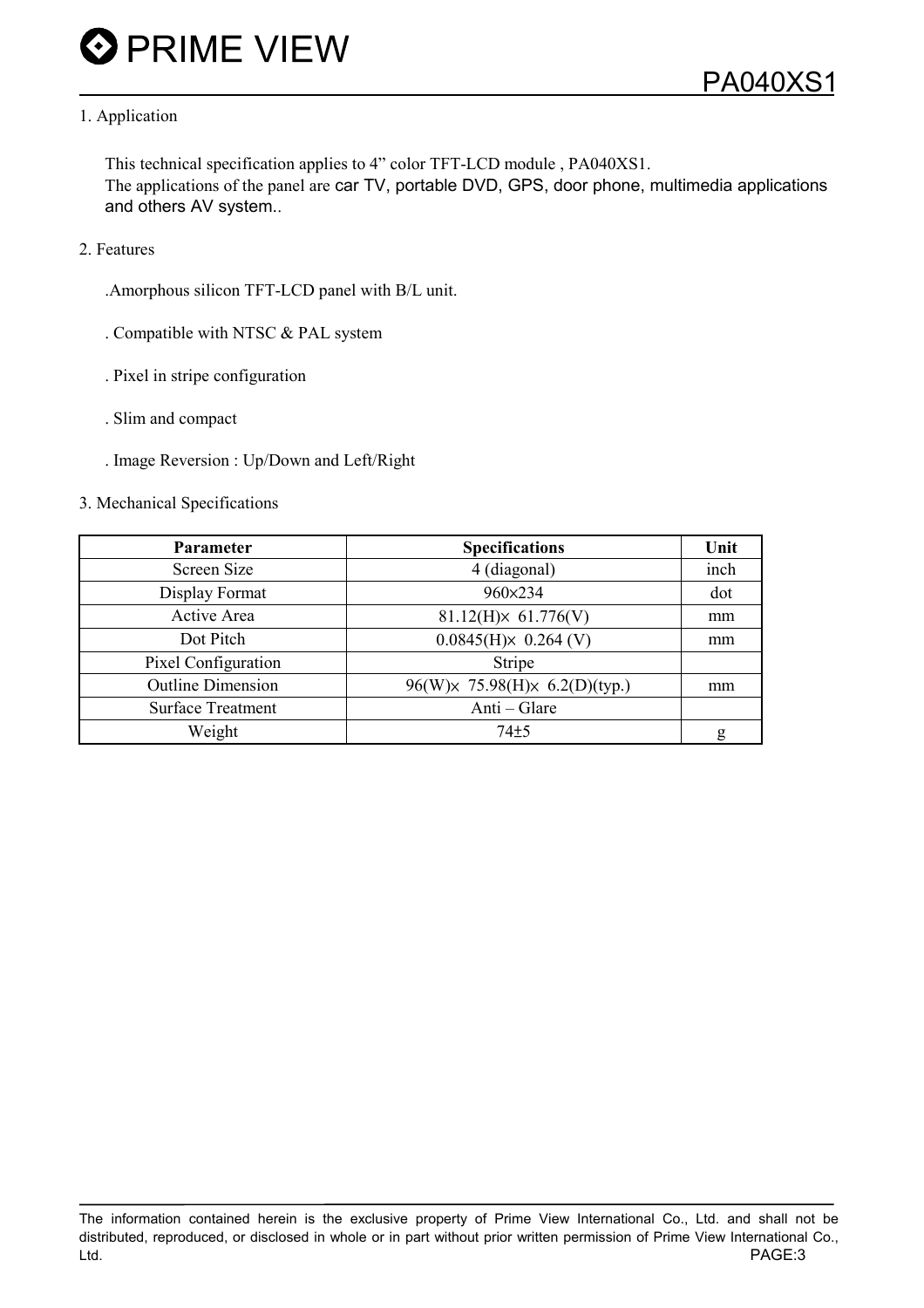# PA040XS1

#### 4. Mechanical Drawing of TFT-LCD Module

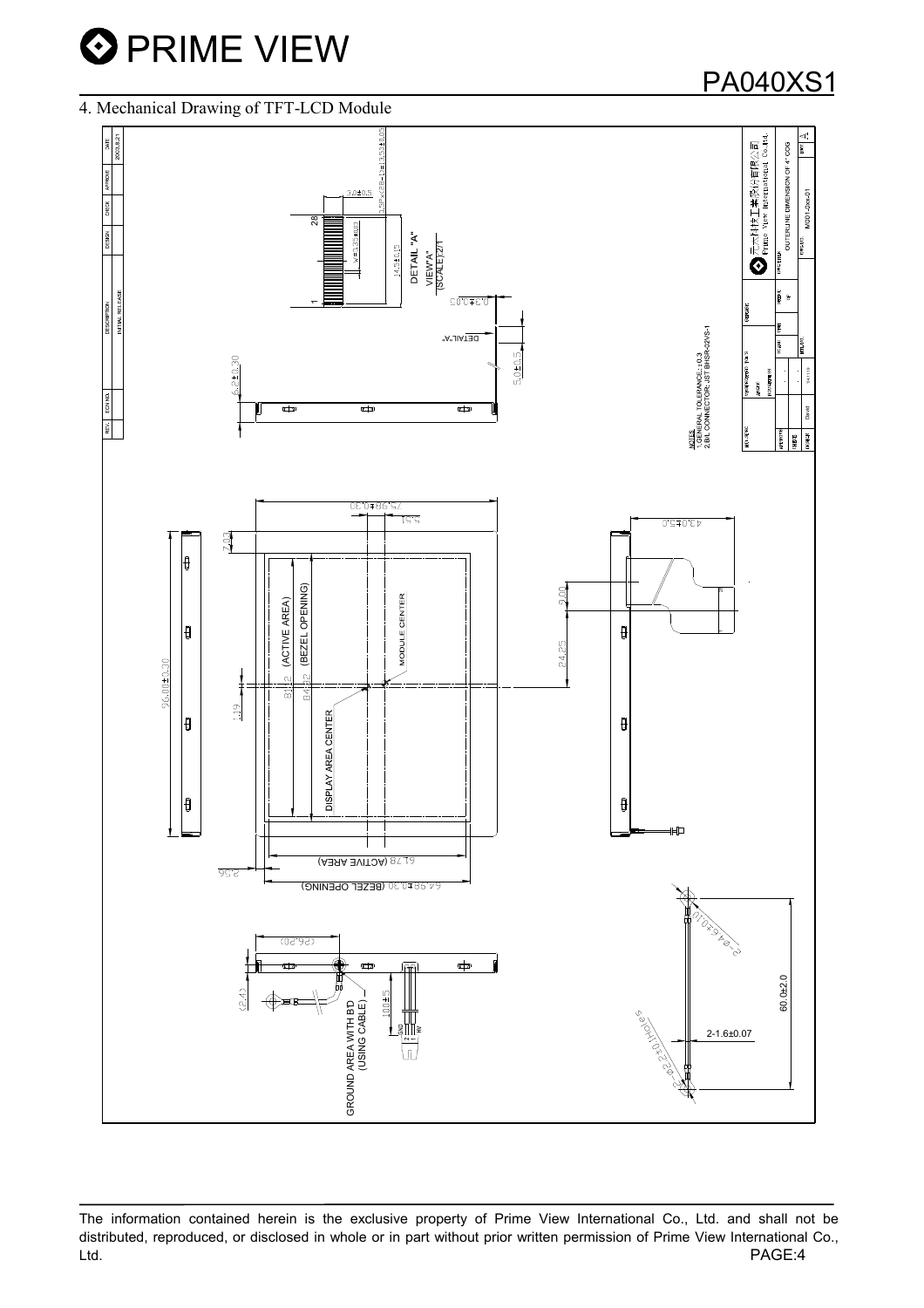## 5. Input / Output Terminals

 TFT-LCD Module Connector FPC Down Connect , 28Pins , Pitch : 0.5 mm

| <b>Pin No</b>  | <b>Symbol</b>           | I/O | <b>Description</b>                         | <b>Remark</b> |
|----------------|-------------------------|-----|--------------------------------------------|---------------|
| 1              | STH <sub>1</sub>        | I/O | Start pulse for source driver              | Note 51       |
| $\overline{2}$ | $AV_{SS}$               |     | Analog GND for source driver               |               |
| 3              | AV <sub>DD</sub>        |     | Analog power input for source driver       | Note 53       |
| 4              | $\mathsf{V}_\mathsf{B}$ |     | Video Input B                              |               |
| 5              | $V_G$                   |     | Video Input G                              |               |
| 6              | $V_R$                   |     | Video Input R                              |               |
| 7              | $V_{SS}$                |     | <b>Digital GND</b>                         |               |
| 8              | $V_{DD}$                |     | Digital power input                        | Note 54       |
| 9              | CPH <sub>1</sub>        |     | Sampling and shift clock for source driver |               |
| 10             | CPH <sub>2</sub>        |     | Sampling and shift clock for source driver |               |
| 11             | CPH <sub>3</sub>        |     | Sampling and shift clock for source driver |               |
| 12             | STH <sub>2</sub>        | I/O | Start pulse for source driver              | Note 51       |
| 13             | N/C                     |     | Not connecter                              |               |
| 14             | <b>OE</b>               |     | Output enable for source driver            |               |
| 15             | R/L                     |     | Left/Right Control for source driver       | Note 51       |
| 16             | V <sub>COM</sub>        |     | Common electrode voltage                   |               |
| 17             | V <sub>COM</sub>        |     | Common electrode voltage                   | Note 55       |
| 18             | <b>XOE</b>              |     | Output enable for gate driver              |               |
| 19             | <b>CPV</b>              |     | Clock input for gate driver                |               |
| 20             | U/D                     |     | Up/Down Control for gate driver            |               |
| 21             | <b>STVU</b>             | I/O | Vertical start pulse                       | Note 52       |
| 22             | <b>STVD</b>             | I/O | Vertical start pulse                       |               |
| 23             | $V_{GL}$                |     | Gate off voltage(alternative every 1-H)    | Note 56       |
| 24             | N/C                     |     | Not connecter                              |               |
| 25             | $V_{SS}$                |     | <b>GND</b>                                 |               |
| 26             | $V_{\text{CC}}$         |     | Logic power for gate driver                | Note 54       |
| 27             | $V_{GH}$                |     | Gate on voltage                            | Note 57       |
| 28             | <b>GND</b>              |     | B/L case GND                               |               |

#### Note 51

| R/L            | STH <sub>1</sub> | STH <sub>2</sub> | scanning direction |
|----------------|------------------|------------------|--------------------|
| $Vcc$ $\vdash$ | output           | input            | left to right      |
| GND            | input            | output           | right to left      |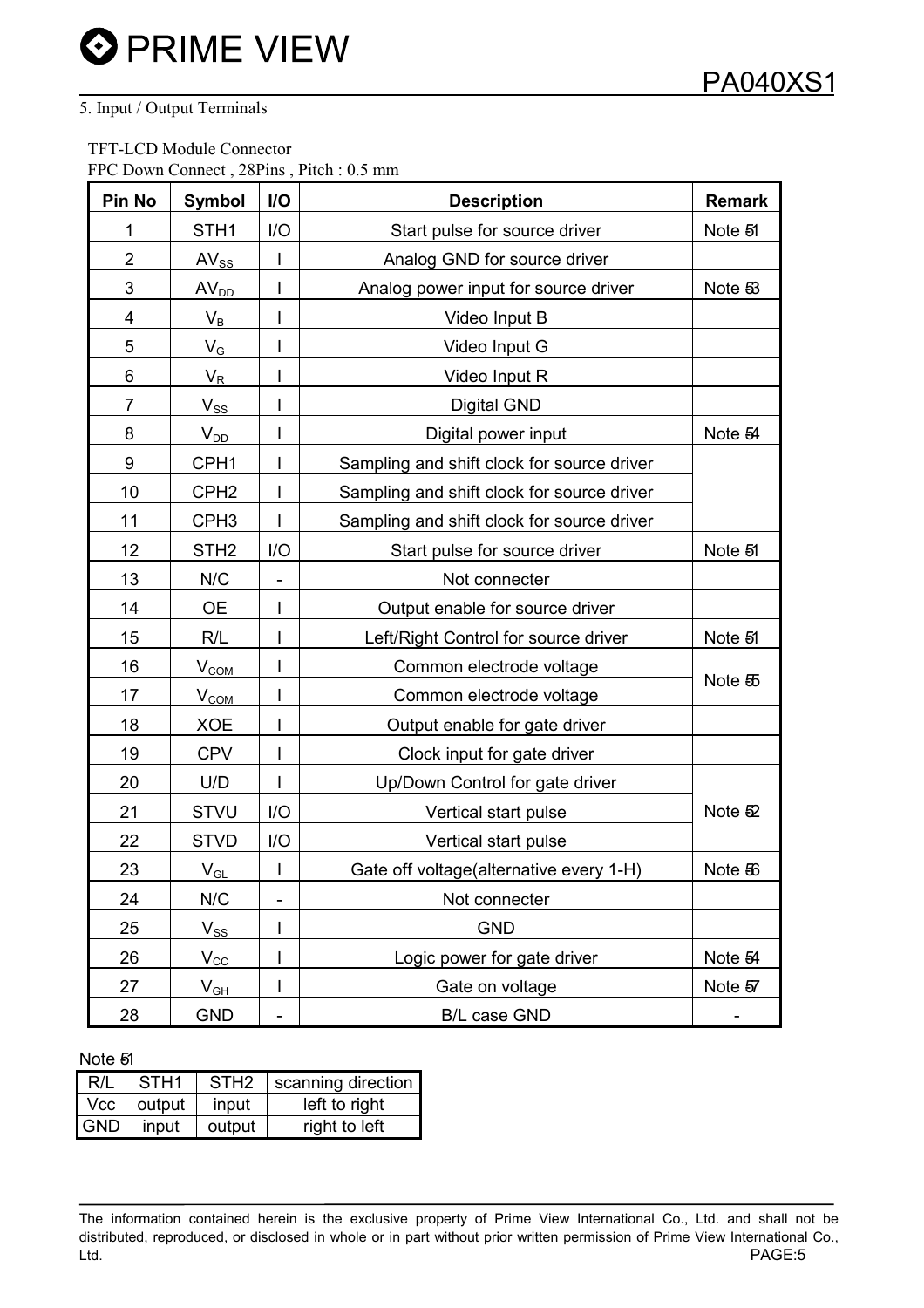

Note 5-2

| U/D | <b>STVD</b>  | STVU   | scanning direction |
|-----|--------------|--------|--------------------|
| Vcc | input        | output | down to up         |
|     | GND   output | input  | up to down         |

## The definitions of Note 5-1,5-2

 $U/D(PIN 12)=Low R/L(PIN 28)=High$   $U/D(PIN 12)=High R/L(PIN 28)=Low$ 



Note 5-3:  $AV_{DD} = +5V$  (Typ.) Note 5-4:  $V_{DD}$ ,  $V_{CC}$  = +3.3 (Typ.) Note 5-5 :  $V_{COM} = 6V_{PP}$ . Note  $5-6$  :  $V_{GL} = -12V$  (Typ.). Note  $5-7$  :  $V_{GH} = +17V$  (Typ.).

6. Pixel Arrangement and input connector pin NO.



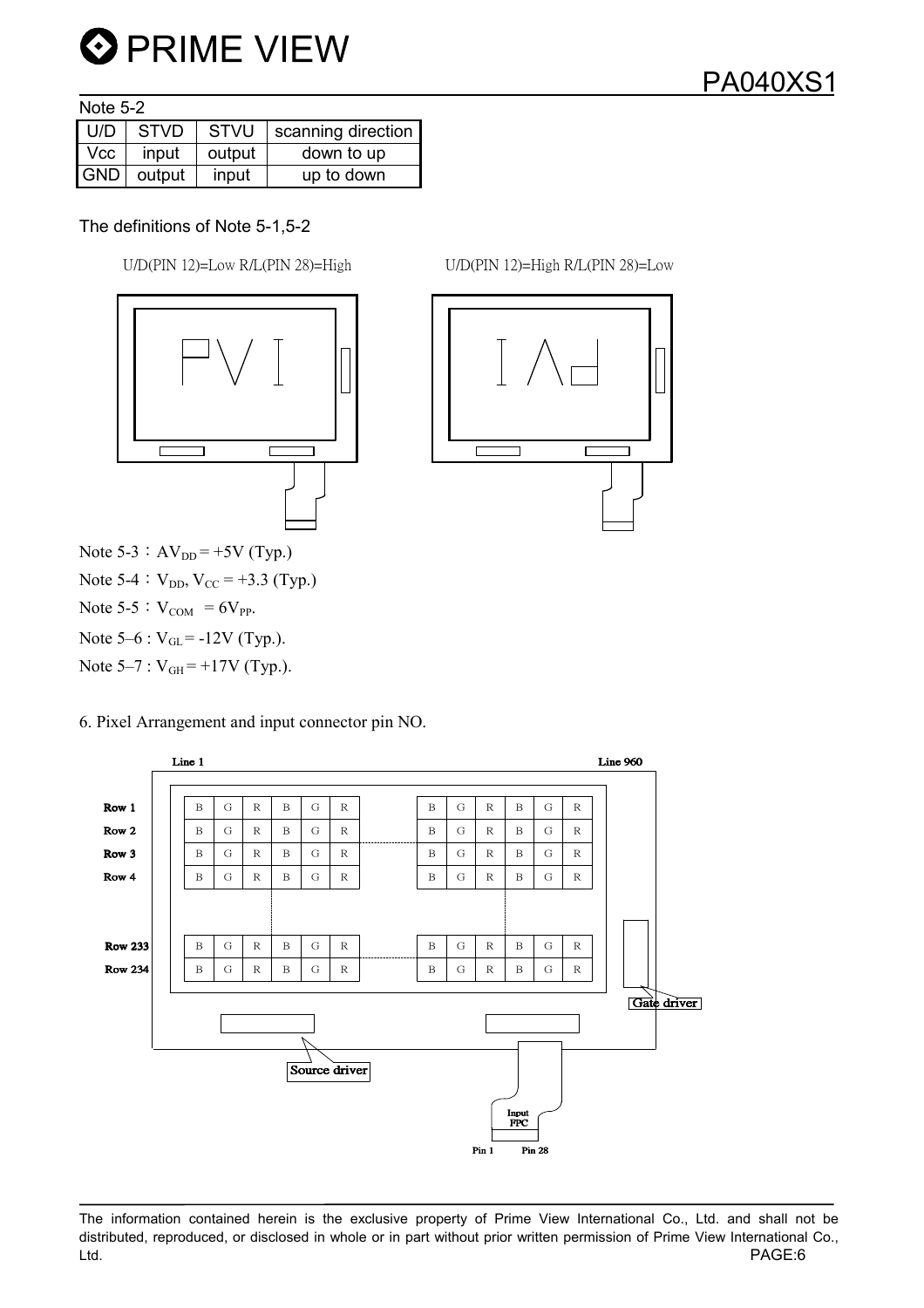# PA040XS1

### 7. Absolute Maximum Ratings :

The followings are maximum values, which if exceeded, may cause faulty operation or damage to the unit.

|                                       |                       |                            |            |                      |                      | $GND = 0 V$ , $Ta = 25$ °C |
|---------------------------------------|-----------------------|----------------------------|------------|----------------------|----------------------|----------------------------|
| Parameter                             | <b>Symbol</b>         | MIN.                       | MAX.       | Unit                 | <b>Remark</b>        |                            |
| Supply Voltage For Source Driver      | $AV_{DD}$             | $-0.3$                     | $+5.8$     | V                    |                      |                            |
|                                       |                       | $\mathsf{V}_{\mathsf{DD}}$ | $-0.3$     | $+7.0$               | V                    |                            |
| <b>Supply Voltage For Gate Driver</b> |                       | $\mathsf{V}_{\mathsf{CC}}$ | $-0.3$     | $+7.0$               | ٧                    |                            |
|                                       |                       | $V_{GH}$ - $V_{GL}$        | $-0.3$     | $+45.0$              | V                    |                            |
|                                       | H Level               | $V_{GH}$                   | $-0.3$     | $+32.0$              | ٧                    |                            |
|                                       | L Level               | $\mathsf{V}_{\mathsf{GL}}$ | $-22$      | $+0.3$               | ٧                    |                            |
| Analog Signal Input Level             | $V_R$ , $V_G$ , $V_B$ | $-0.2$                     | $AVDD+0.2$ | V                    |                      |                            |
| <b>Operation Temperature</b>          |                       | 0                          | $+60$      | $\mathrm{C}^{\circ}$ |                      |                            |
| Storage Temperature                   |                       |                            | $-30$      | $+80$                | $\mathrm{C}^{\circ}$ |                            |

### 8. Electrical Characteristics

### 8-1) Operating Condition

| <b>Parameter</b>                      |                       |     |         |                     | <b>Symbol</b>              | MIN.                | Typ.                     | MAX.                   | Unit                                                              | <b>Remark</b>                                             |
|---------------------------------------|-----------------------|-----|---------|---------------------|----------------------------|---------------------|--------------------------|------------------------|-------------------------------------------------------------------|-----------------------------------------------------------|
| Supply                                | Voltage               | For | Source  | Analog              | AV <sub>DD</sub>           | $+4.5$              | $+5.0$                   | $+5.5$                 | V                                                                 |                                                           |
| <b>Driver</b>                         |                       |     |         | Logic               | $V_{DD}$                   | $+3.0$              | $+3.3$                   | $+3.6$                 | $\vee$                                                            |                                                           |
|                                       |                       |     |         | H level             | $\mathsf{V}_{\mathsf{GH}}$ | $+15$               | $+17$                    | $+19$                  | $\vee$                                                            |                                                           |
|                                       |                       |     |         | L level             | $V_{GL,DC}$                | $-13$               | $-12$                    | $-10.5$                | $\vee$                                                            | DC Component<br>of $V_{GL}$                               |
| <b>Supply Voltage For Gate Driver</b> |                       |     |         | $V_{GLAC}$          |                            | $+6.0$              |                          | $V_{P-P}$              | <b>AC Component</b><br>$\mathsf{I}$ of $\mathsf{V}_{\mathsf{GL}}$ |                                                           |
|                                       |                       |     |         | Logic               | $V_{\rm CC}$               | $+3.0$              | $+3.3$                   | $+3.6$                 | V                                                                 |                                                           |
| Video Signal                          |                       |     |         |                     | Vi AC                      | -                   | $+4.0$                   |                        |                                                                   | $V_{P-P}$ AC Component                                    |
| $(V_R, V_G, V_B)$                     |                       |     |         |                     | Vi DC                      | -                   | $+2.5$                   | -                      | V                                                                 | <b>DC Component</b>                                       |
|                                       | Digital input voltage |     |         | H level             | $\mathsf{V}_{\mathsf{IH}}$ | 0.7 V <sub>DD</sub> |                          | <b>V</b> <sub>DD</sub> | $\vee$                                                            |                                                           |
|                                       |                       |     |         | L level             | $V_{IL}$                   | $\Omega$            | $\overline{\phantom{a}}$ | 0.3 V <sub>DD</sub>    | $\vee$                                                            |                                                           |
|                                       |                       |     |         | H level             | $V_{OH}$                   | $V_{DD}$ -0.4       |                          | <b>V</b> <sub>DD</sub> | V                                                                 |                                                           |
| Digital output voltage                |                       |     | L level | $V_{OL}$            | 0                          |                     | 0.4                      | $\vee$                 |                                                                   |                                                           |
|                                       |                       |     |         |                     | V <sub>COM AC</sub>        |                     | $+6.0$                   |                        |                                                                   | <b>AC Component</b><br>$V_{P-P}$ of $V_{\underline{COM}}$ |
| $V_{COM}$                             |                       |     |         | V <sub>COM DC</sub> |                            | 1.5                 |                          | $\mathsf{V}$           | <b>DC Component</b><br>of V <sub>COM</sub> Note 81                |                                                           |

Note 8-1 : PVI strongly suggests that the  $V_{COM\,DC}$  level shall be adjustable, and the adjustable level range is 1.5V $\pm$ 1V, every module's V<sub>COM DC</sub> level shall be carefully adjusted to show a best image performance.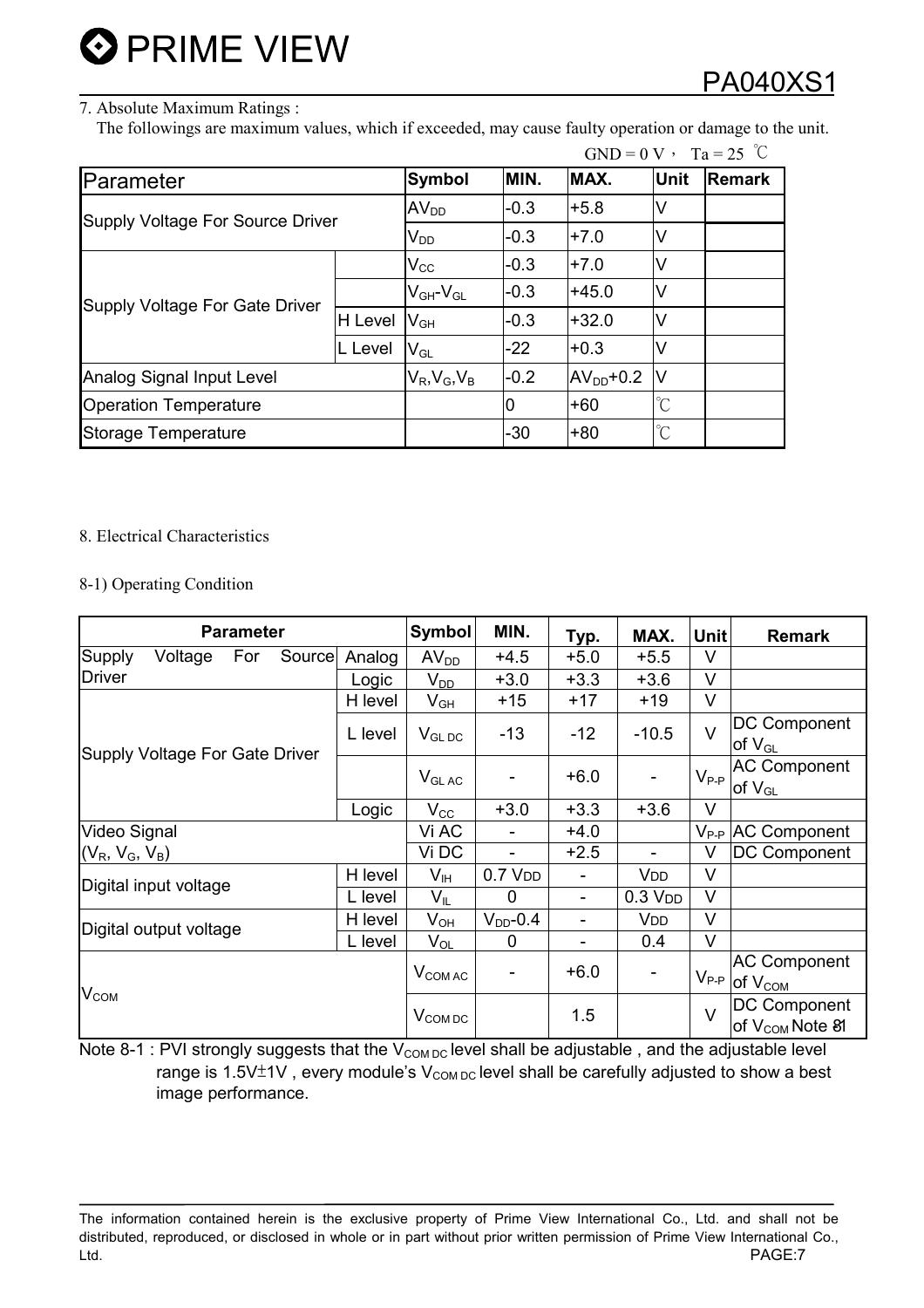PA040XS1

Note 8-2: Both NTSC and PAL system Video Signal input waveform is based on 8 steps gray scale.



#### 8-2) Recommended driving condition for back light:

| Parameter                          | <b>Symbol</b> | Min. | Typ.       | <b>Max.</b> | Unit | Remark        |
|------------------------------------|---------------|------|------------|-------------|------|---------------|
| Lamp voltage                       | $V_{L}$       |      | <b>TBD</b> |             | Vrms | $I_{I} = 3mA$ |
| Lamp current                       | ΙL.           |      | 5.0        |             | mA   |               |
| Lamp frequency                     | $P_L$         |      | TBD        |             | KHz  | Note 8-3      |
| Kick-off voltage( $25^{\circ}$ C)  | Vs            |      | TBD        |             | Vrms | Note 8-4      |
| Kick-off voltage( $0^{\degree}$ C) | Vs            |      | TBD        |             | Vrms |               |

- Note 8-3 : In order to satisfy the quality of B/L , no matter use what kind of inverter , the output lamp current must between Min. and Max. to avoid the abnormal display image caused by B/L.
- Note 8-4 : The waveform of lamp driving voltage should be as closed to a perfect SIN wave as possible.

Note 8-5 : The Kick-off times  $\geq$  1 sec.

| Pin No | Symbol | <b>Description</b>                | <b>Remark</b> |
|--------|--------|-----------------------------------|---------------|
|        |        | Input terminal (Hi voltage side)  |               |
|        |        | Input terminal (Low voltage side) | Note $8-6$    |

Note 8-6 : Low voltage side of back light inverter connects with Ground of inverter circuit.

8-3) Current Consumption (GND=0V)

Parameter Symbol Condition Typ. Max. Unit Remark Supply current for Source Driver(Analog)  $\vert$  I<sub>AVDD</sub>  $\vert$  AV<sub>DD</sub>=+5V  $\vert$  7.0  $\vert$  10.0  $\vert$  mA Supply current for Source Driver(Digital) IVDD VDD=+3.3V 1.2 3.0 mA Supply current for Gate Driver (Low level)  $I_{GL}$   $V_{GL}$  =-12V  $\vert$  0.3  $\vert$  0.45  $\vert$  mA  $\vert V_{GL}$  center voltage Supply current for Gate Driver (Digital)  $I_{\text{CC}}$   $V_{\text{CC}}$ =+3.3V 0.03 0.05 mA Supply current for Gate Driver (Hi level) IGH VGH=+17V 0.2 0.5 mA LCD Panel Power Consumption <sup>45</sup> <sup>70</sup> mW Note 8-7 Back Light Lamp Power Consumption TRD TBD W Note 8-8 Total Power Consumption Total Power Consumption

Note 8-7 : The power consumption for back light is not included.

Note 8-8: Backlight lamp power consumption is calculated by  $I_1 \times V_1$ .

Ta= 25  $\degree$ C

The information contained herein is the exclusive property of Prime View International Co., Ltd. and shall not be distributed, reproduced, or disclosed in whole or in part without prior written permission of Prime View International Co., Ltd. PAGE:8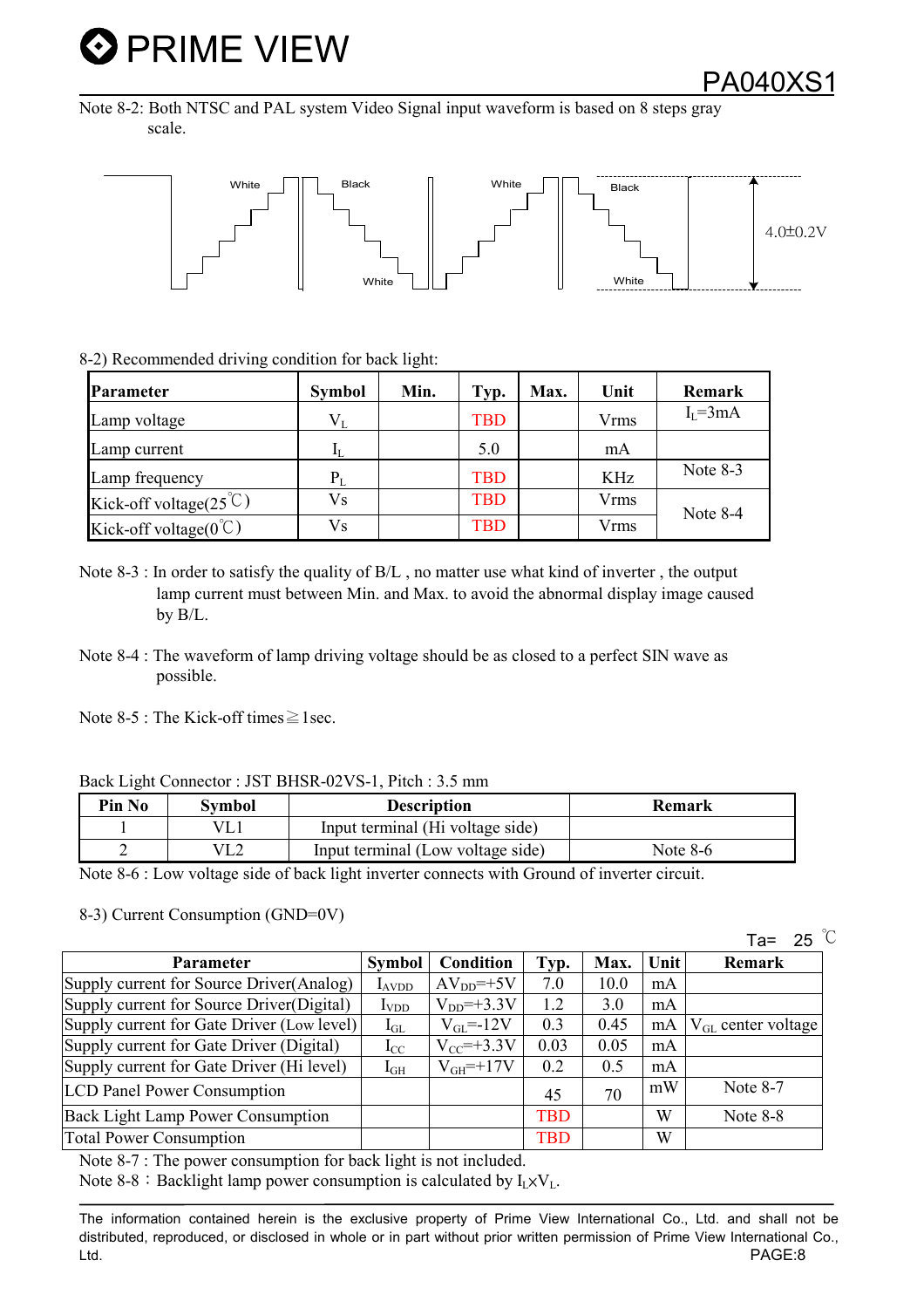## 8-4) Timing Characteristics Of Input Signals

| Characteristics                 | Symbol            | Min.           | Typ.                     | Max.                     | Unit               | Remark     |
|---------------------------------|-------------------|----------------|--------------------------|--------------------------|--------------------|------------|
| Rising time                     | $t_{r}$           |                |                          | 10                       | ns                 |            |
| Falling time                    | $t_f$             | $\overline{a}$ | $\blacksquare$           | 10                       | ns                 |            |
| High and low level pulse width  | $t_{\rm{CPH}}$    | 147            | 156                      | 166                      | ns                 | CPH1       |
| CPH pulse duty                  | $t_{\text{CWH}}$  | 30             | 50                       | 70                       | $\frac{0}{0}$      | CPH1       |
| STH setup time                  | $t_{\text{SUH}}$  | 20             |                          |                          | ns                 | STH1, STH2 |
| STH hold time                   | $t_{\text{HDH}}$  | 20             | $\blacksquare$           | $\blacksquare$           | ns                 | STH1, STH2 |
| STH pulse width                 | $t_{\rm STH}$     | $\overline{a}$ | $\mathbf{1}$             | $\blacksquare$           | $t_{\rm{CPH}}$     | STH1, STH2 |
| STH period                      | $t_{\rm H}$       | 61.5           | 63.5                     | 65.5                     | $\mu$ s            | STH1, STH2 |
| OEH pulse width                 | $t_{OEH}$         | ÷,             | 1.6                      | $\overline{\phantom{a}}$ | $\mu$ s            | <b>OEH</b> |
| Sample and hold disable time    | $t_{\rm DIS1}$    | $\overline{a}$ | 4.4                      | $\overline{\phantom{a}}$ | $\mu$ s            |            |
| OEV pulse width                 | $t_{\rm OEV}$     | ÷,             | 12                       | $\overline{\phantom{a}}$ | $\mu$ s            | <b>OEV</b> |
| CKV pulse width                 | $t_{CKV}$         | ÷,             | 32                       | $\overline{\phantom{a}}$ | $\mu$ s            | <b>CPV</b> |
| Clean enable time               | $t_{\rm DIS2}$    | ÷,             | 6                        | $\blacksquare$           | $\mu$ s            |            |
| Horizontal display timing range | $t_{\rm DH}$      | ÷,             | 320                      | $\overline{\phantom{a}}$ | $t_{\text{CPH}}/3$ |            |
| STV setup time                  | $t_{\rm{SUV}}$    | 400            | $\overline{a}$           | $\overline{\phantom{a}}$ | ns                 | STVU, STVD |
| STV hold time                   | $t_{HDV}$         | 400            | $\blacksquare$           | $\overline{\phantom{a}}$ | ns                 | STVU, STVD |
| STV pulse width                 | $t_{STV}$         | $\blacksquare$ | $\overline{a}$           | $\mathbf{1}$             | $t_{\rm H}$        |            |
| Horizontal lines per field      | $t_V$             | 256            | 262                      | 268                      | $t_{\rm H}$        |            |
| Vertical display start          | $t_{SV}$          |                | 3                        | $\overline{\phantom{a}}$ | $t_{\rm H}$        |            |
| Vertical display timing range   | $t_{\rm DV}$      |                | 234                      | $\blacksquare$           | $t_{\rm H}$        |            |
| VCOM rising time                | $t_{\rm rCOM}$    |                | ä,                       | 5                        | $\mu$ s            |            |
| VCOM falling time               | $t_{fCOM}$        |                | $\overline{\phantom{0}}$ | 5                        | $\mu$ s            |            |
| VCOM delay time                 | $t_{\text{DCOM}}$ |                | $\overline{\phantom{0}}$ | $\overline{3}$           | $\mu$ s            |            |
| RGB delay time                  | $t_{DRGB}$        |                |                          | $\mathbf{1}$             | $\mu$ s            |            |

The information contained herein is the exclusive property of Prime View International Co., Ltd. and shall not be distributed, reproduced, or disclosed in whole or in part without prior written permission of Prime View International Co., Ltd. PAGE:9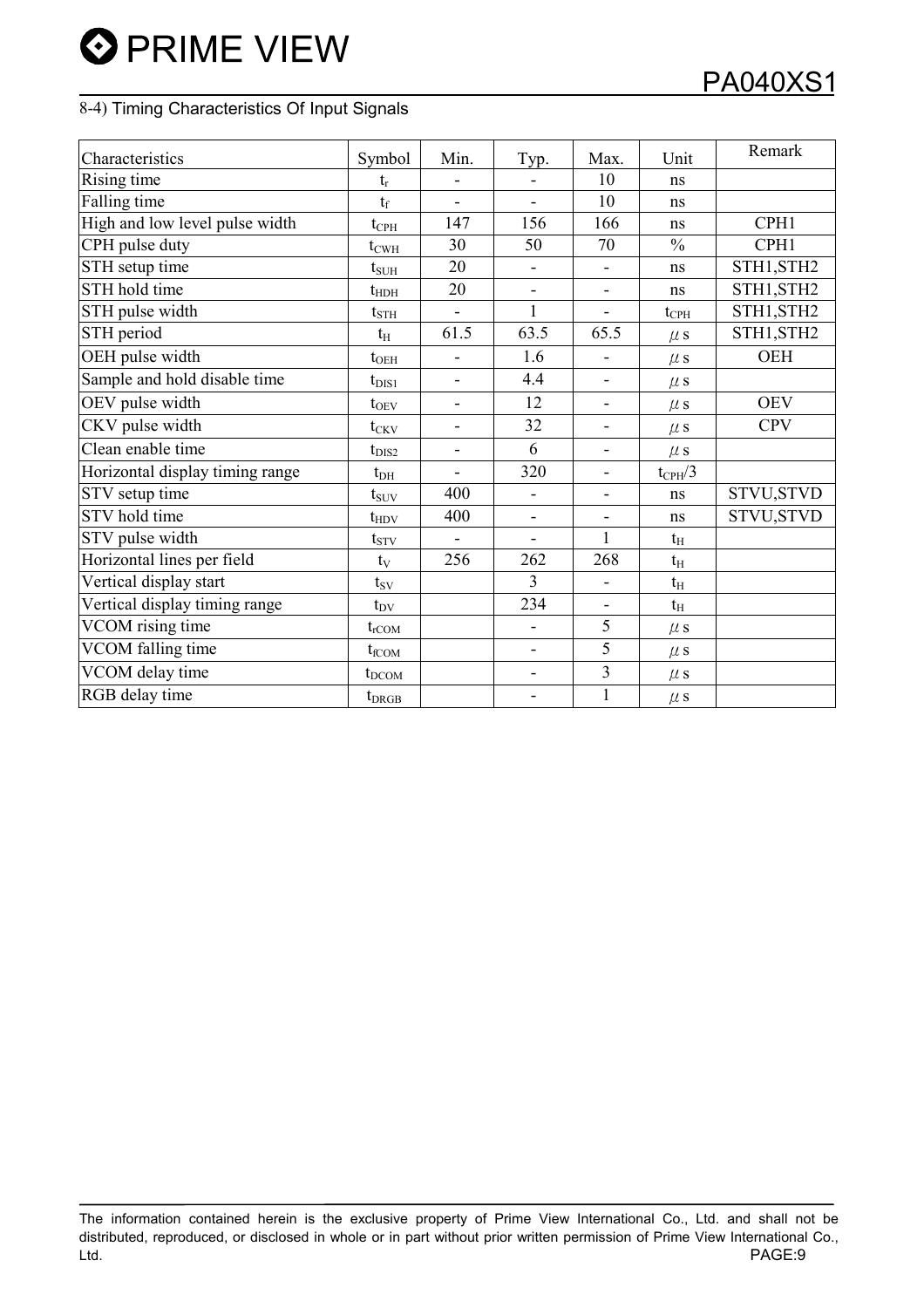



The information contained herein is the exclusive property of Prime View International Co., Ltd. and shall not be distributed, reproduced, or disclosed in whole or in part without prior written permission of Prime View International Co., Ltd. PAGE:10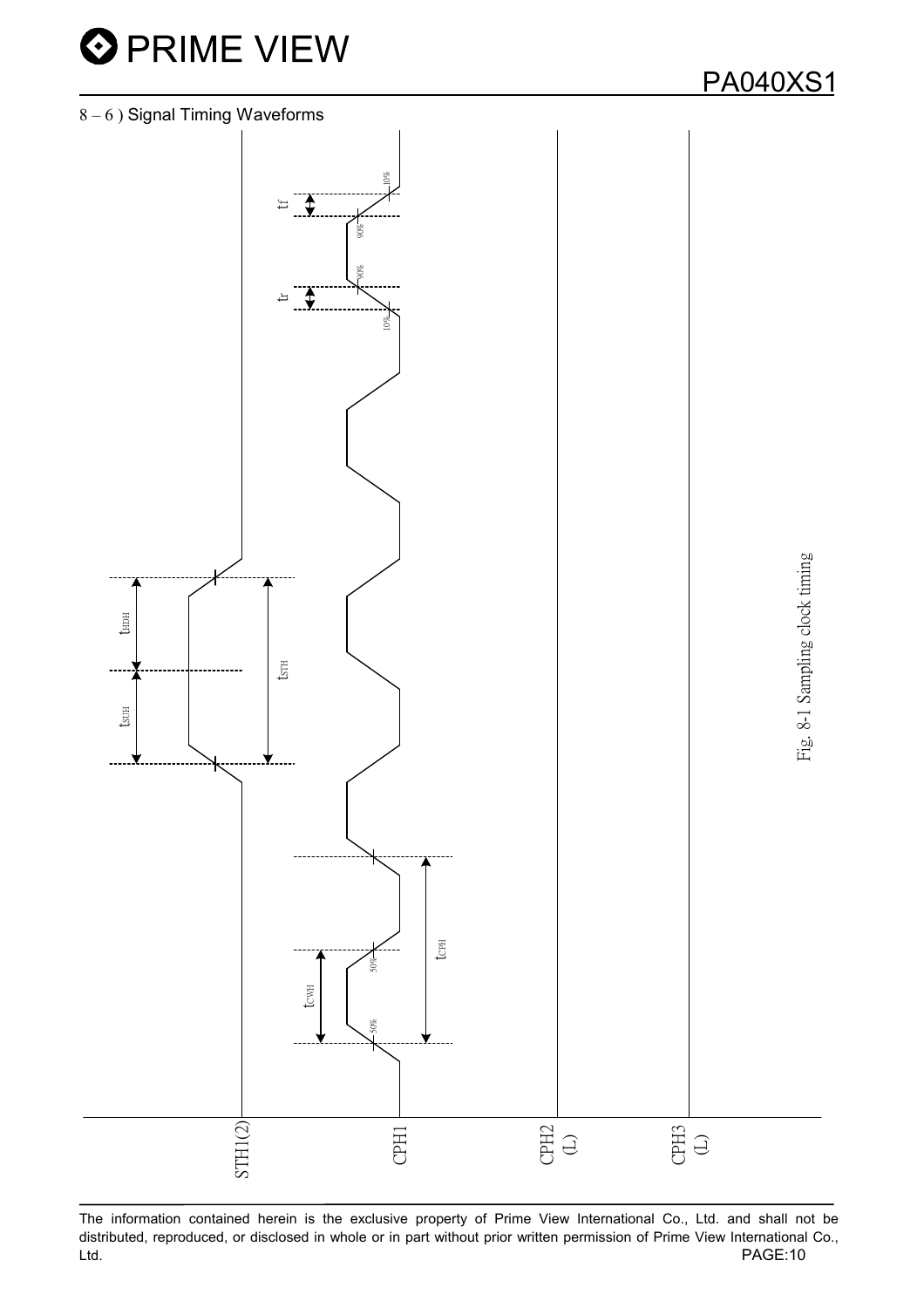

The information contained herein is the exclusive property of Prime View International Co., Ltd. and shall not be distributed, reproduced, or disclosed in whole or in part without prior written permission of Prime View International Co., PAGE:11 Ltd.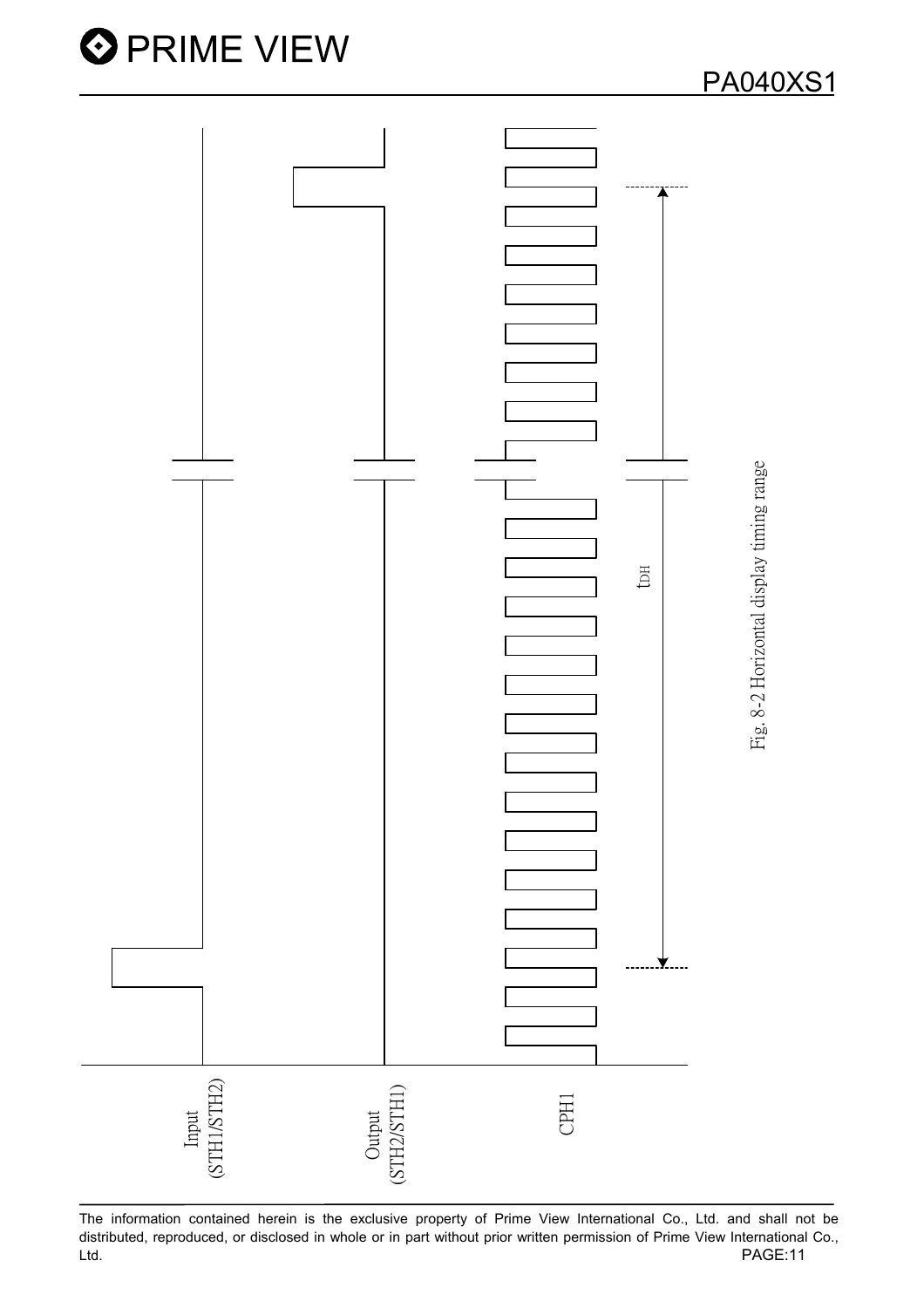

The information contained herein is the exclusive property of Prime View International Co., Ltd. and shall not be distributed, reproduced, or disclosed in whole or in part without prior written permission of Prime View International Co., PAGE:12 Ltd.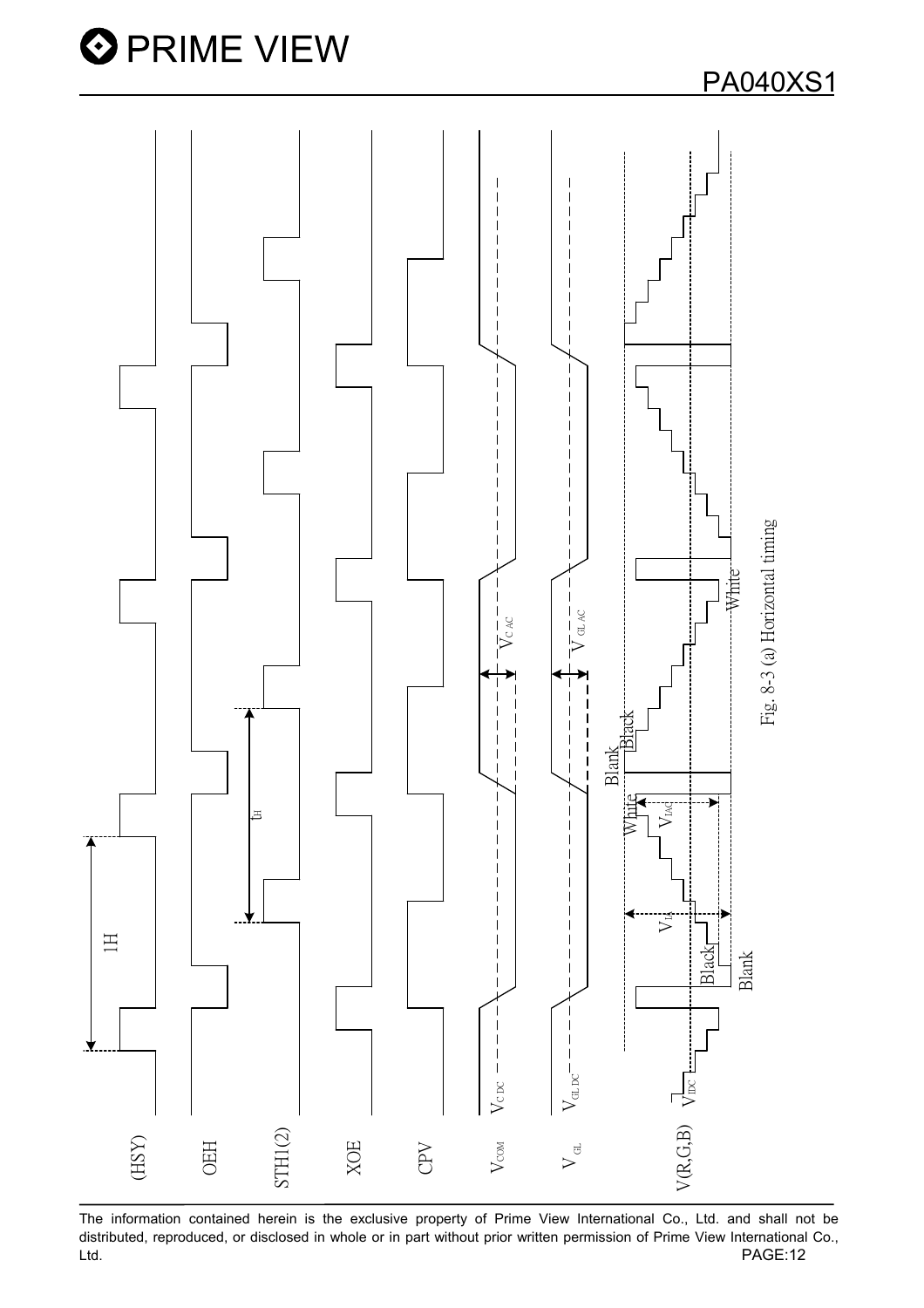

The information contained herein is the exclusive property of Prime View International Co., Ltd. and shall not be distributed, reproduced, or disclosed in whole or in part without prior written permission of Prime View International Co., Ltd. PAGE:13

**PA040XS1**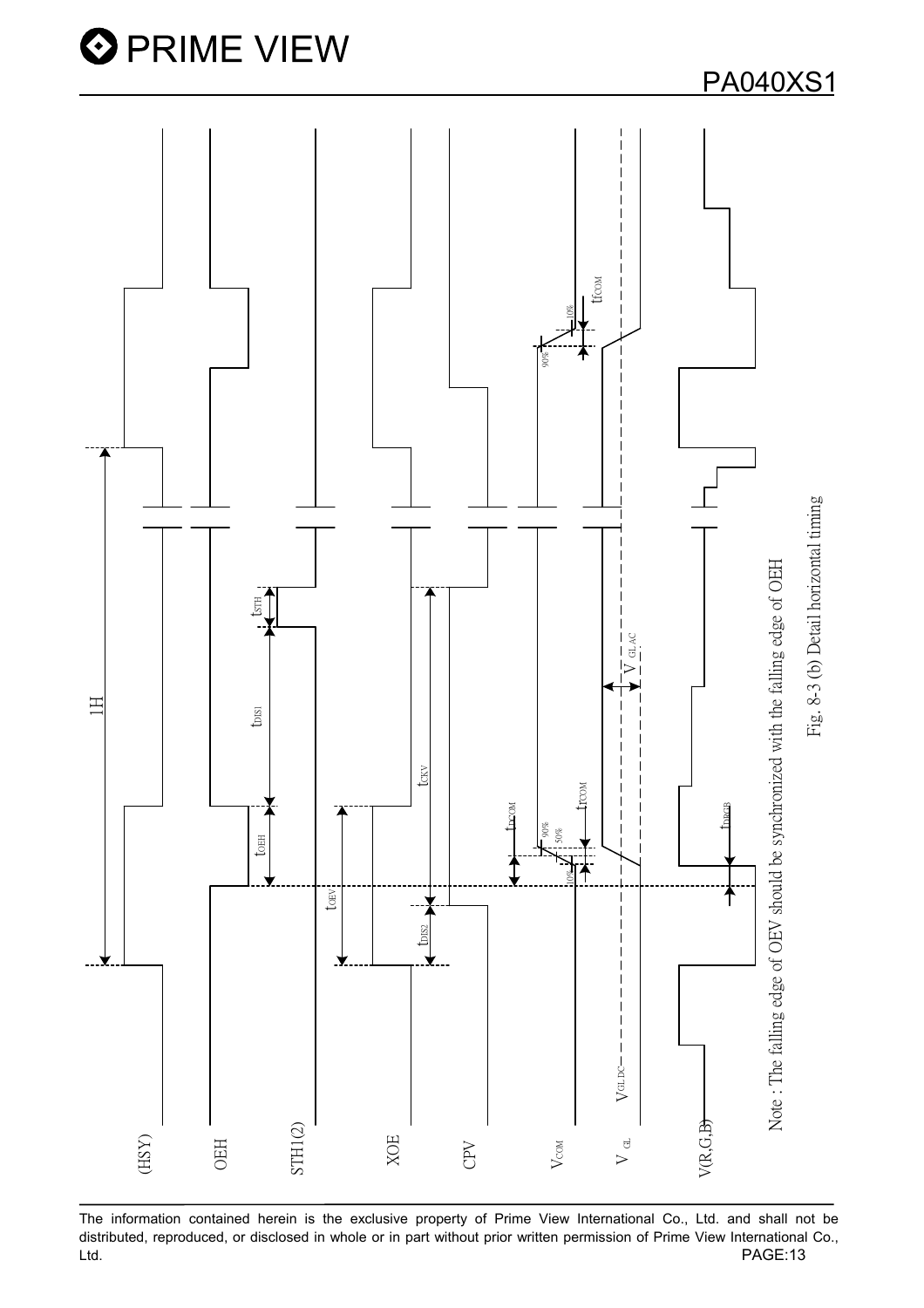

The information contained herein is the exclusive property of Prime View International Co., Ltd. and shall not be distributed, reproduced, or disclosed in whole or in part without prior written permission of Prime View International Co., PAGE:14 Ltd.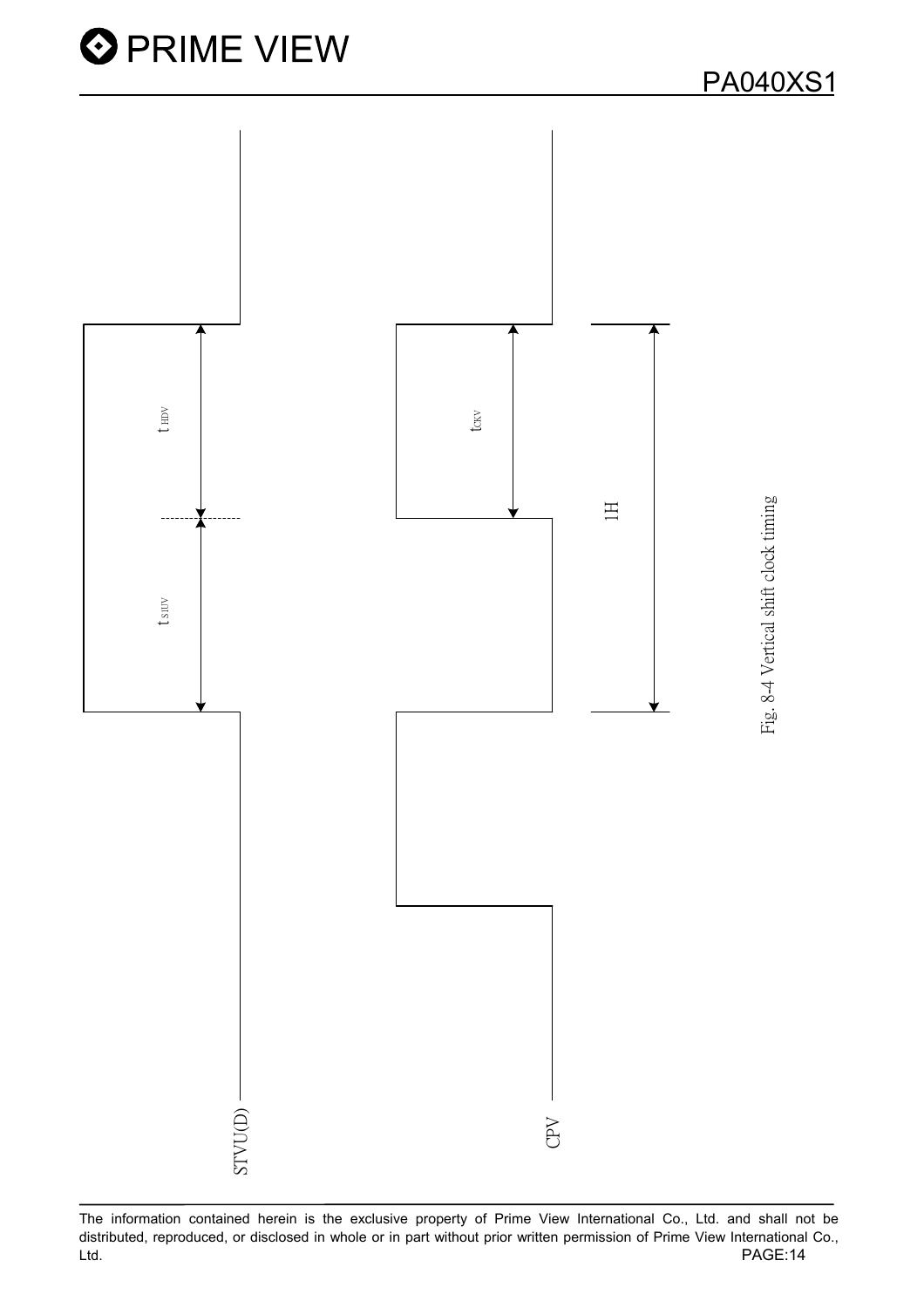

## **PA040XS1**

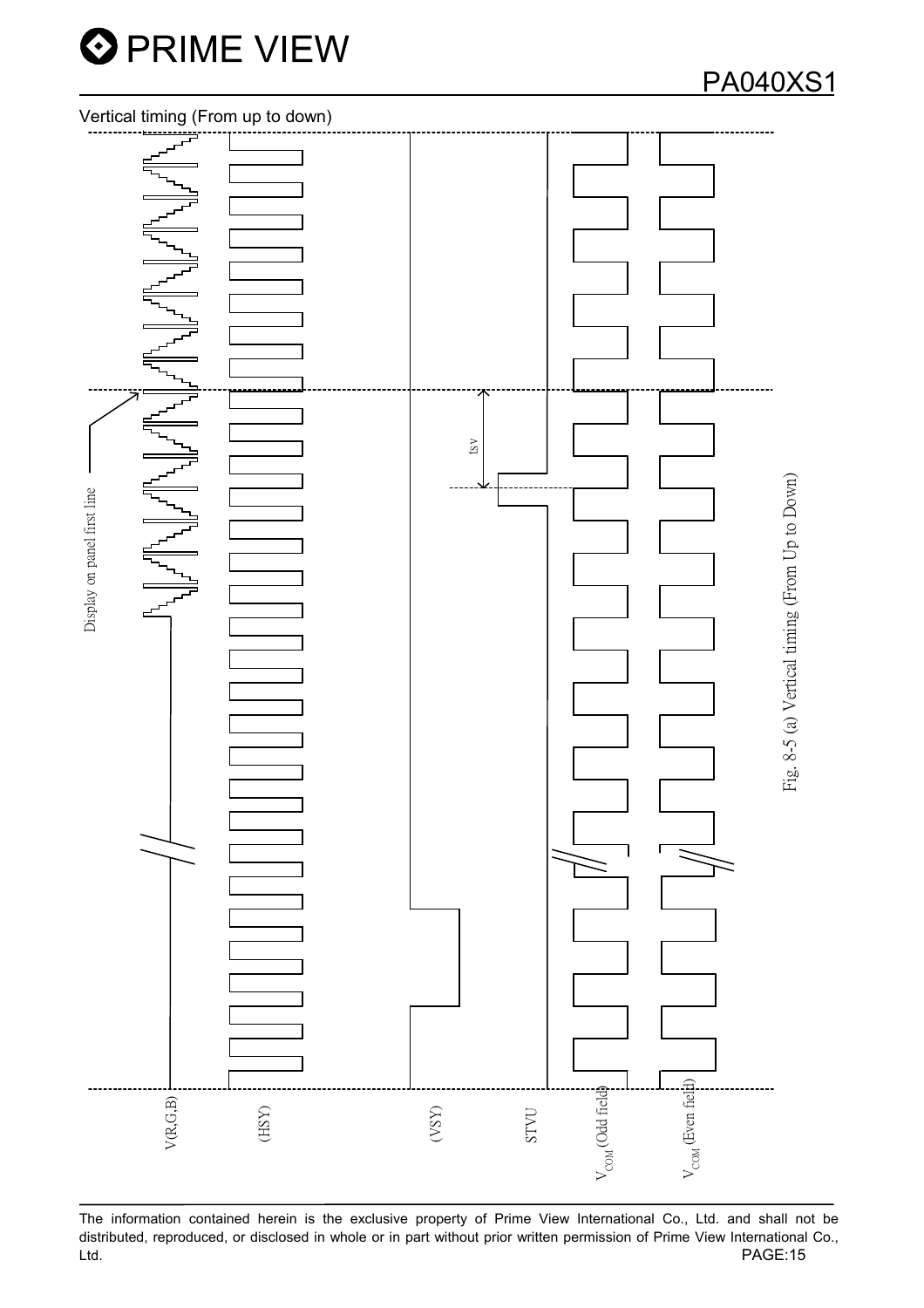



The information contained herein is the exclusive property of Prime View International Co., Ltd. and shall not be distributed, reproduced, or disclosed in whole or in part without prior written permission of Prime View International Co., Ltd. PAGE:16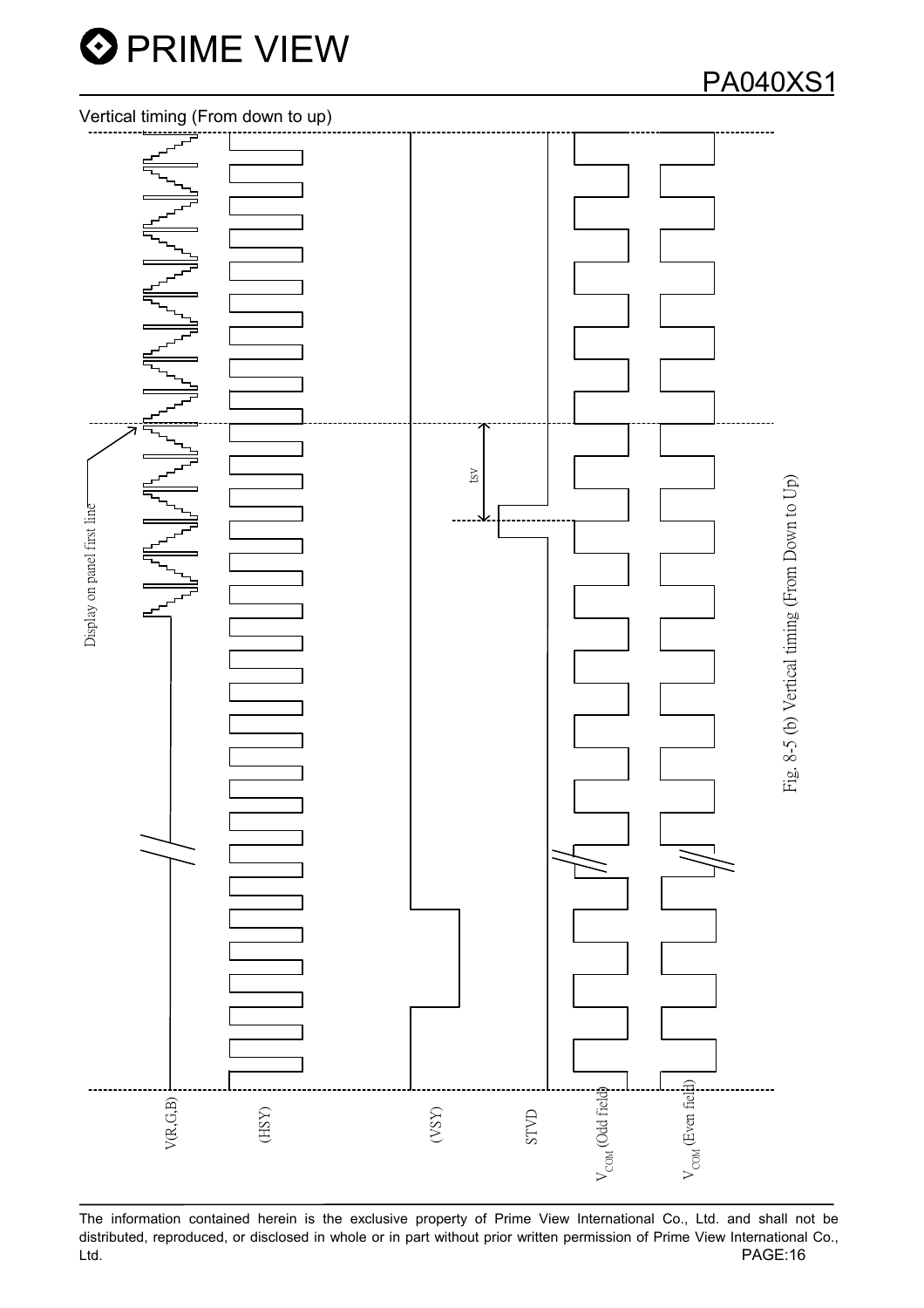### 9. Power On Sequence

The Power on Sequence only effect by  $V_{CC}$ ,  $V_{SS}$ ,  $V_{DD}$ ,  $V_{GL}$  and  $V_{GH}$ , the others do not care.



#### 10. Optical Characteristics

10-1) Specification:

|                       |            |                          |                               |      |       |       |               | $Ta = 25^{\circ}C$ |  |
|-----------------------|------------|--------------------------|-------------------------------|------|-------|-------|---------------|--------------------|--|
| Parameter             |            | <b>Symbol</b>            | <b>Condition</b>              | MIN. | TYP.  | MAX.  | Unit          | <b>Remarks</b>     |  |
| Viewing               | Horizontal | $\theta$ 21, $\theta$ 22 |                               | 45   | 50    | ---   | deg           |                    |  |
|                       | Vertical   | $\theta$ 11              | $CR \ge 10$                   | 30   | 35    | ---   | deg           | Note 10-1          |  |
| Angle                 |            | $\theta$ 12              |                               | 10   | 15    | $---$ | deg           |                    |  |
| <b>Contrast Ratio</b> |            | <b>CR</b>                | At optimized<br>Viewing angle | 200  | 350   |       |               | Note 10-2          |  |
|                       | Rise       | <b>Tr</b>                | $\theta = 0^{\circ}$          |      | 15    | 30    | ms            | Note 10-4          |  |
| Response time         | Fall       | <b>Tf</b>                |                               | ---  | 30    | 50    | ms            |                    |  |
| Uniformity            |            | U                        |                               | 70   | 80    | ---   | $\frac{0}{0}$ | Note 10-5          |  |
| <b>Brightness</b>     |            |                          |                               | 300  | 350   | $---$ | $cd/m^2$      |                    |  |
| White                 |            | X                        | $\theta = 0^{\circ}$          | 0.28 | 0.31  | 0.34  |               | Note 10-3          |  |
| Chromaticity          |            | y                        | $\theta = 0^{\circ}$          | 0.30 | 0.33  | 0.36  |               |                    |  |
| Lamp Life Time        |            |                          | +25 $\mathrm{C}$              |      | 30000 | ---   | Hr            |                    |  |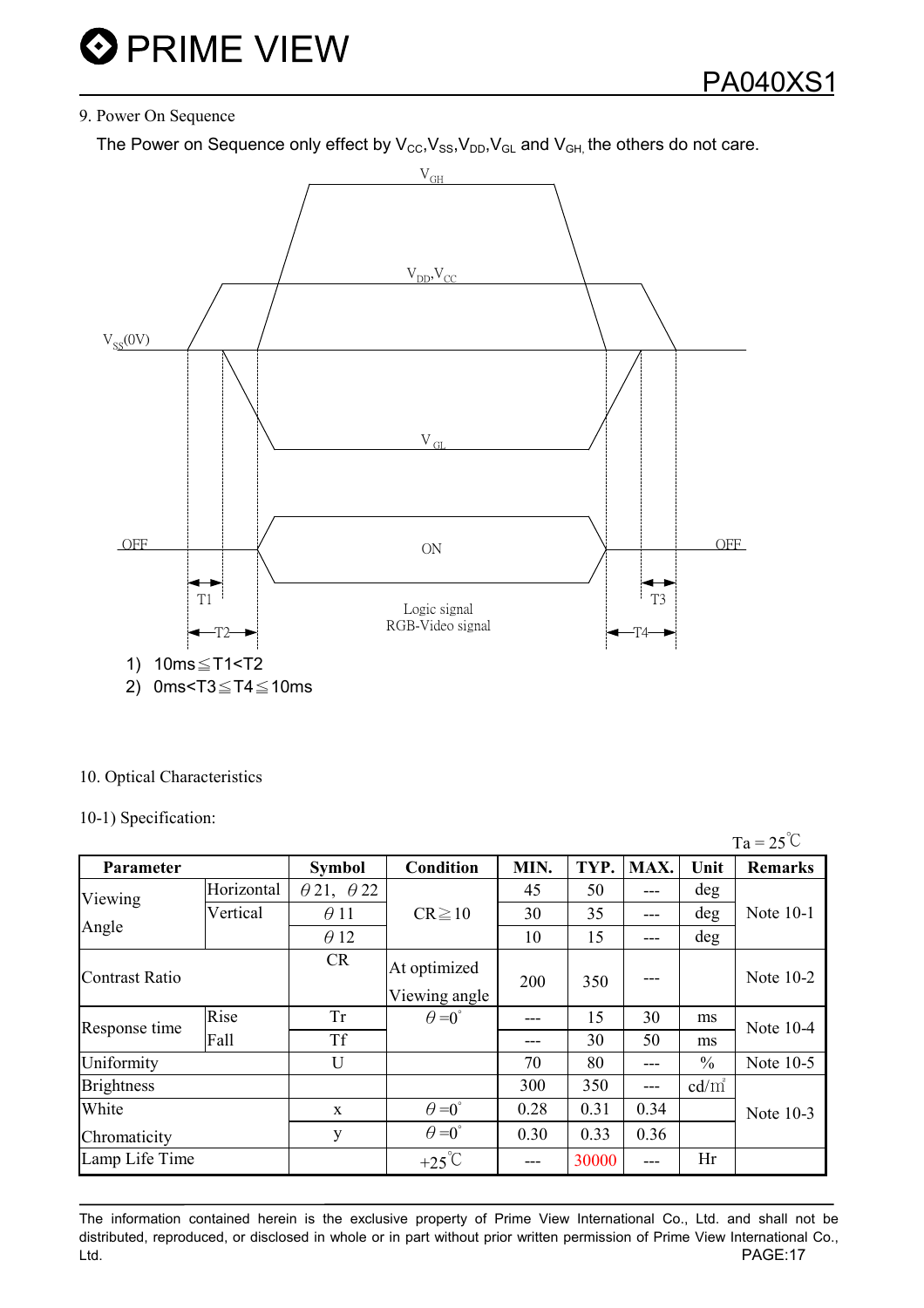Note 10-1 : The definitions of viewing angles



Note 10-2 :  $CR =$  Luminance when Testing point is White Luminance when Testing point is Black (Testing configuration see 10-2 ) Contrast Ratio is measured in optimum common electrode voltage.

Note  $10-3$ : Topcon BM-7(fast) luminance meter 1 field of view is used in the testing (after 20~30 minutes operation). Lamp Current 5mA

Note 10-4 : The definition of response time :

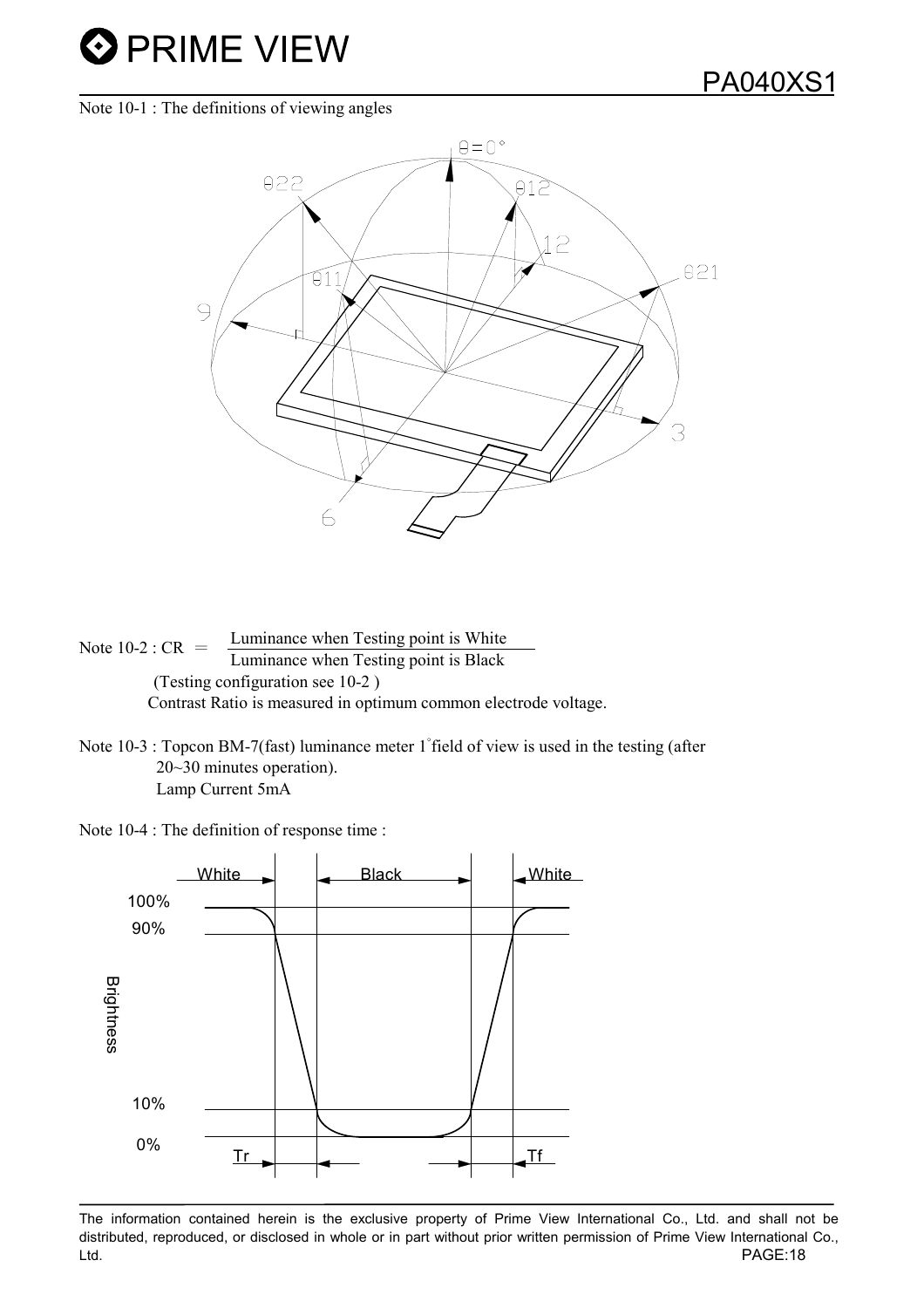Note 10-5: The uniformity of LCD is defined as

 $U =$  The Minimum Brightness of the 9 testing Points

The Maximum Brightness of the 9 testing Points Luminance meter : BM-5A or BM-7 fast(TOPCON) Measurement distance : 500 mm +/- 50 mm Ambient illumination : < 1 Lux Measuring direction : Perpendicular to the surface of module The test pattern is white (Gray Level 63).

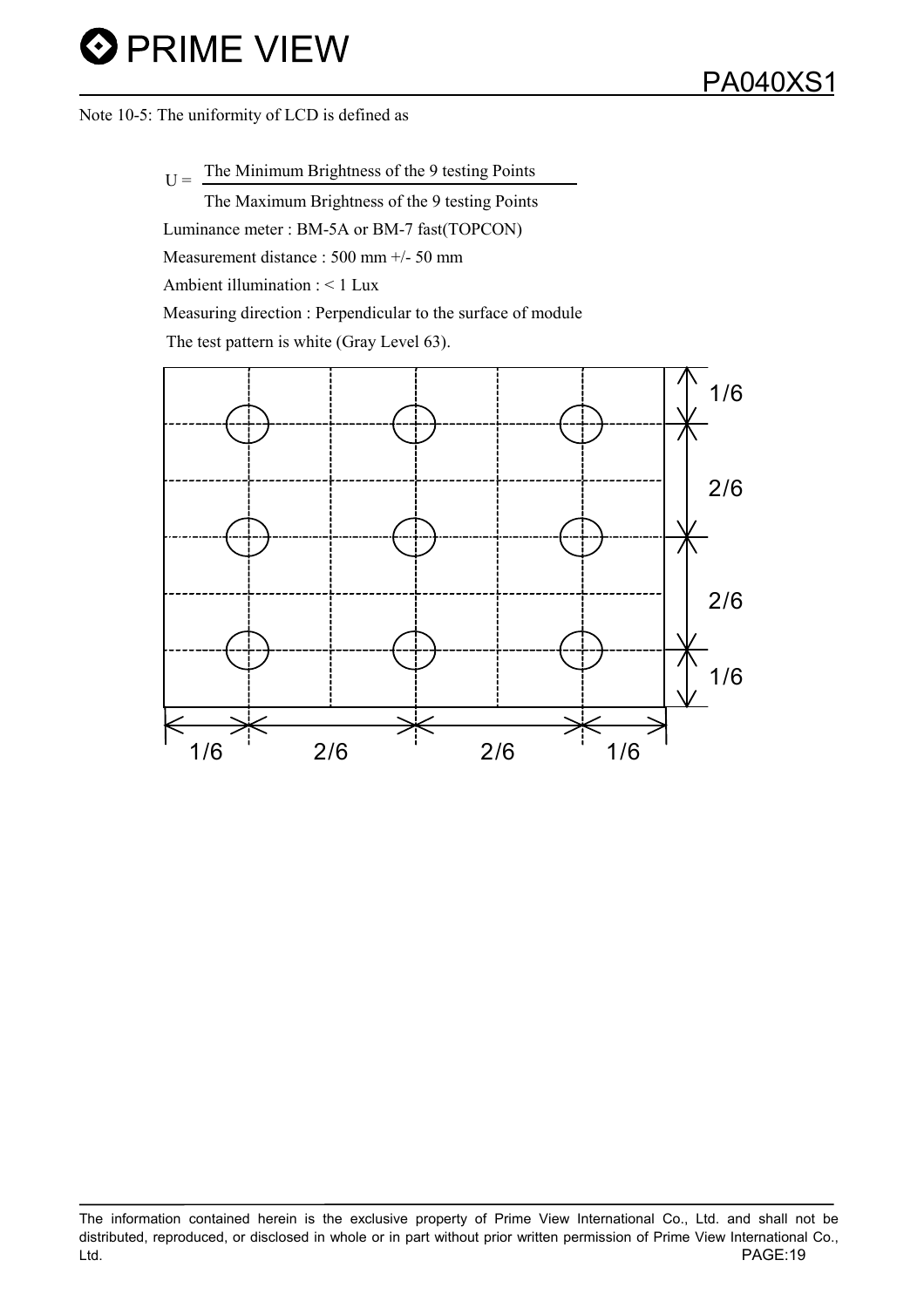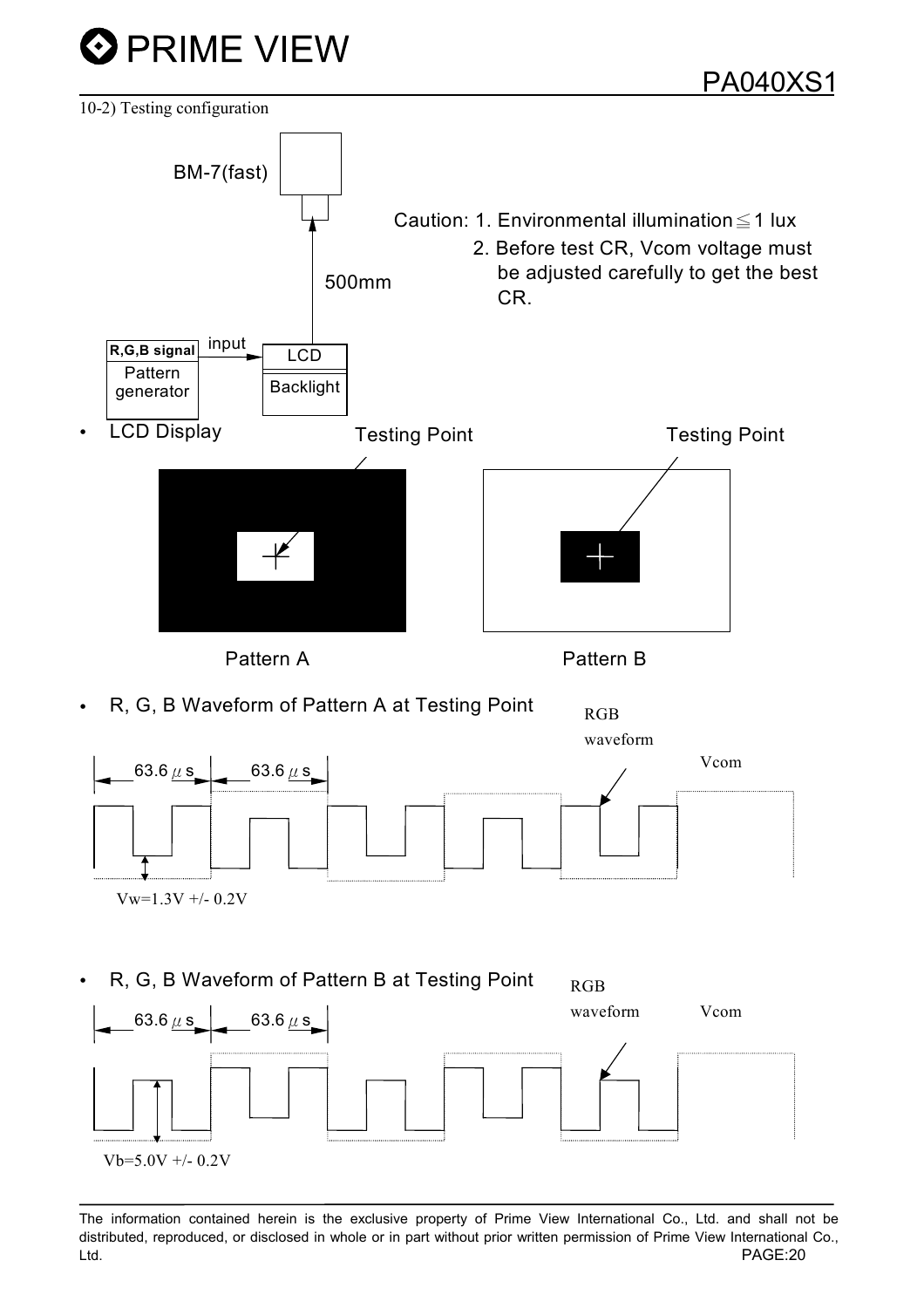### 11. Handling Cautions

- 11-1) Mounting of module
	- a) Please power off the module when you connect the input/output connector.
	- b) Please connect the ground pattern of the inverter circuit surely. If the connection is not perfect, some following problems may happen possibly.
	- 1.The noise from the backlight unit will increase.
	- 2.The output from inverter circuit will be unstable.
	- 3.In some cases a part of module will heat.
	- c) Polarizer which is made of soft material and susceptible to flaw must be handled carefully.
	- d) Protective film (Laminator) is applied on surface to protect it against scratches and dirt. It is recommended to peel off the laminator before use and taking care of static electricity.
- 11-2) Precautions in mounting
	- a) Wipe off water drops or finger grease immediately. Long contact with water may cause discoloration or spots.
	- b) TFT-LCD module uses glass which breaks or cracks easily if dropped or bumped on hard surface. Please handle with care.
	- c) Since CMOS LSI is used in the module. So take care of static electricity and earth yourself when handling.
- 11-3) Others
	- a) Do not expose the module to direct sunlight or intensive ultraviolet rays for many hours.
	- b) Store the module at a room temperature place.
	- c) The voltage of beginning electric discharge may over the normal voltage because of leakage current from approach conductor by to draw lump read lead line around.
	- d) If LCD panel breaks, it is possibly that the liquid crystal escapes from the panel. Avoid putting it into eyes or mouth. When liquid crystal sticks on hands, clothes or feet. Wash it out immediately with soap.
	- e) Observe all other precautionary requirements in handling general electronic components.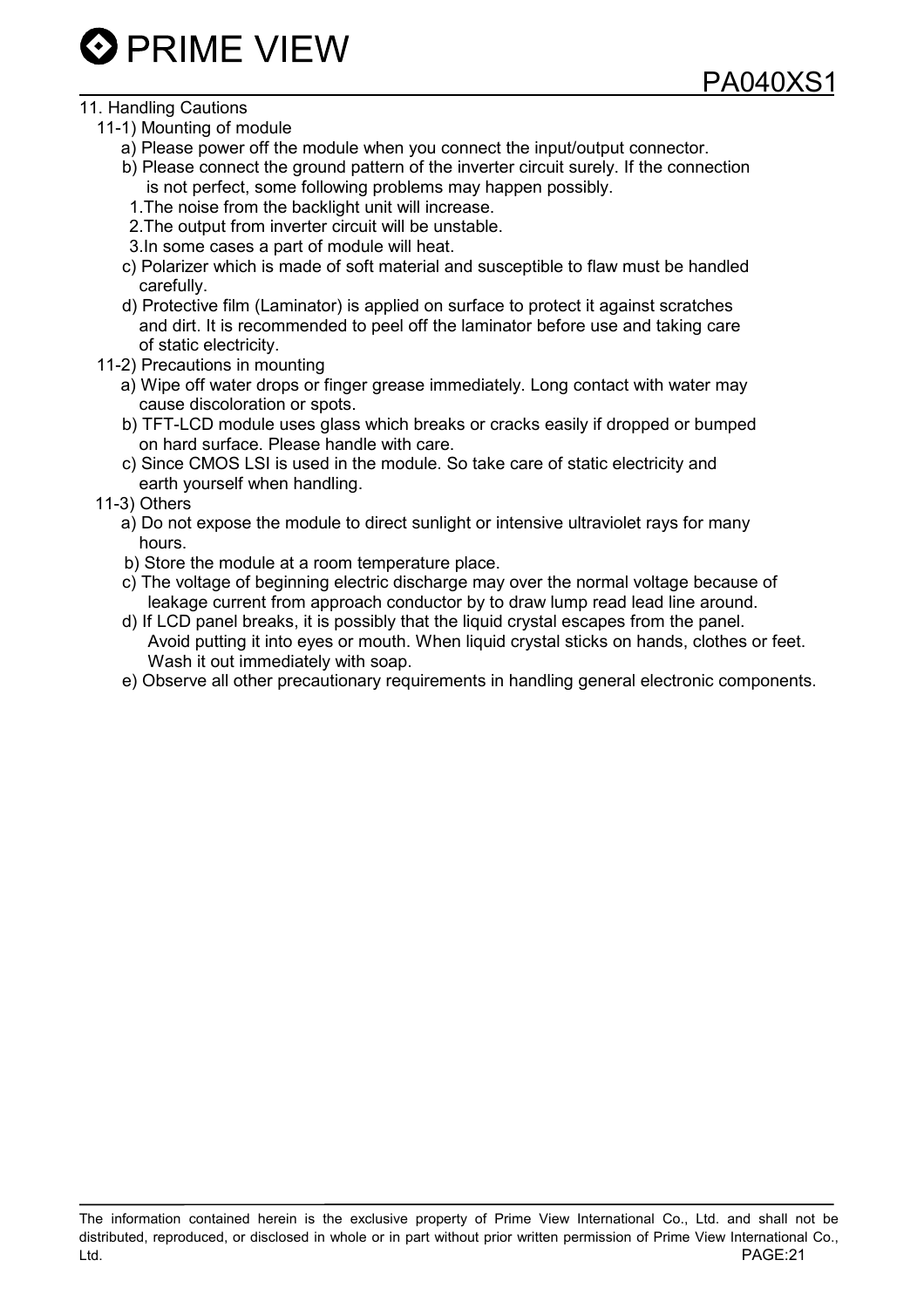## 12. Reliability Test

| N <sub>0</sub> | <b>Item</b><br><b>Test</b>                                | Condition<br>Test                                       |
|----------------|-----------------------------------------------------------|---------------------------------------------------------|
|                | High Temperature Storage Test                             | Ta = +80°C, 240 hrs                                     |
| 2              | Low Temperature Storage Test                              | Ta = $-30^{\circ}$ C, 240 hrs                           |
| 3              | Low Temperature Operation Test                            | $Ta = 0^{\circ}C$ , 240 hrs                             |
| 4              | High Temperature & High Humidity<br><b>Operation Test</b> | Ta = +60°C, 90%RH, 240 hrs                              |
| 5              | Thermal Cycling Test                                      | $-20^{\circ}$ C $\rightarrow +70^{\circ}$ C, 200 Cycles |
|                | (non-operating)                                           | $30 \text{ min}$<br>$30 \text{ min}$                    |
| 6              |                                                           | Frequency : $10 \sim 55$ H <sub>z</sub>                 |
|                | Vibration Test                                            | Amplitude $: 1.5$ mm                                    |
|                | (non-operating)                                           | Sweep time: 11 mins                                     |
|                |                                                           | Test Period : 6 Cycles for each direction of X, Y, Z    |
| 7              | <b>Shock Test</b><br>(non-operating)                      | 100G, 6ms                                               |
|                |                                                           | Direction : $\pm X$ , $\pm Y$ , $\pm Z$                 |
|                |                                                           | Cycle: 3 times                                          |
| 8              | Electrostatic Discharge Test<br>(non-operating)           | 200pF, $0\Omega$                                        |
|                |                                                           | ±200V                                                   |
|                |                                                           | 1 time / each terminal                                  |

Ta: ambient temperature

Note : The protective film must be removed before temperature test.

#### [Criteria]

Under the display quality test conditions with normal operation state, there should be no change which may affect practical display function.

The information contained herein is the exclusive property of Prime View International Co., Ltd. and shall not be distributed, reproduced, or disclosed in whole or in part without prior written permission of Prime View International Co., Ltd. PAGE:22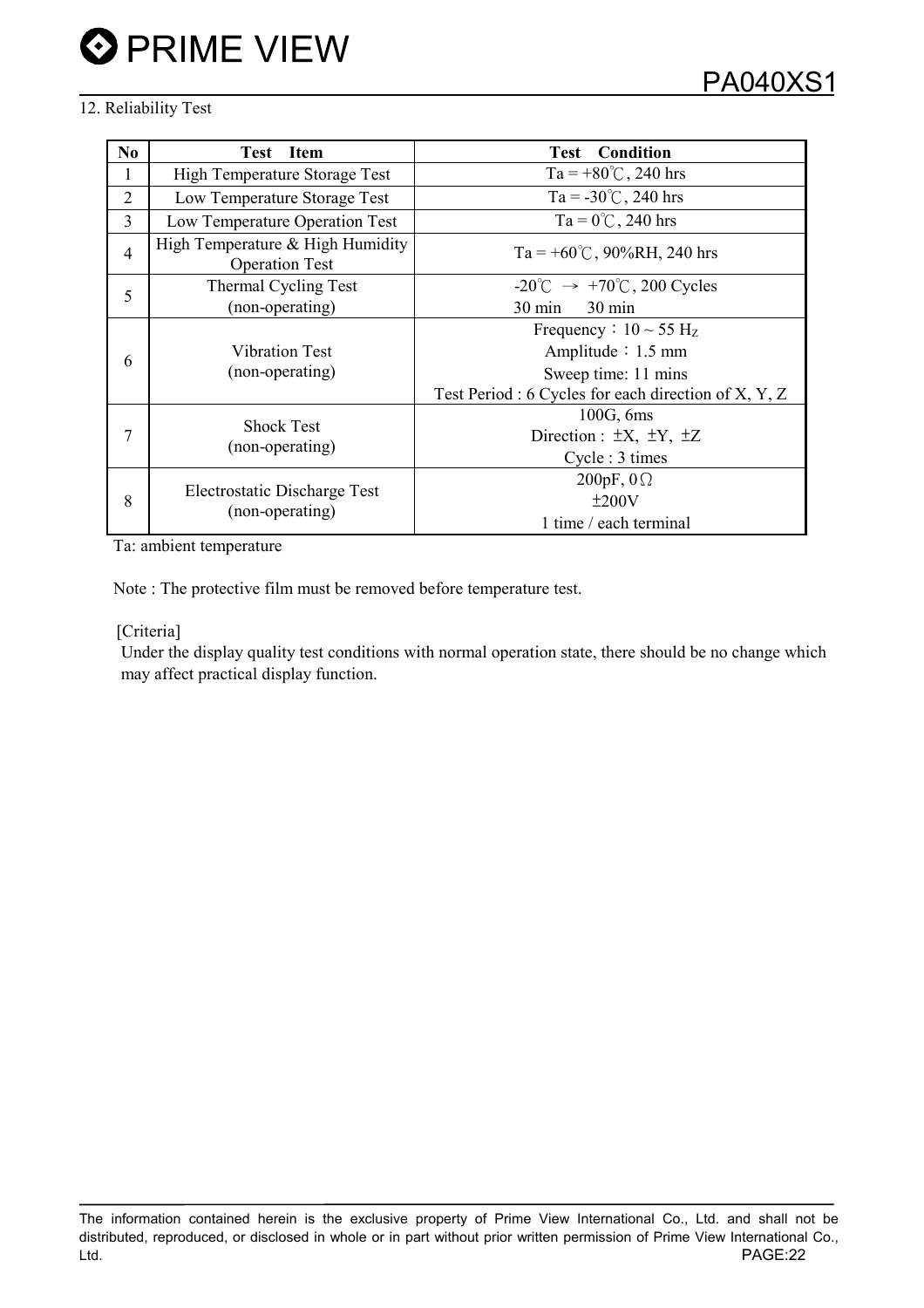

## 13. Block Diagram



The information contained herein is the exclusive property of Prime View International Co., Ltd. and shall not be distributed, reproduced, or disclosed in whole or in part without prior written permission of Prime View International Co., PAGE:23 Ltd.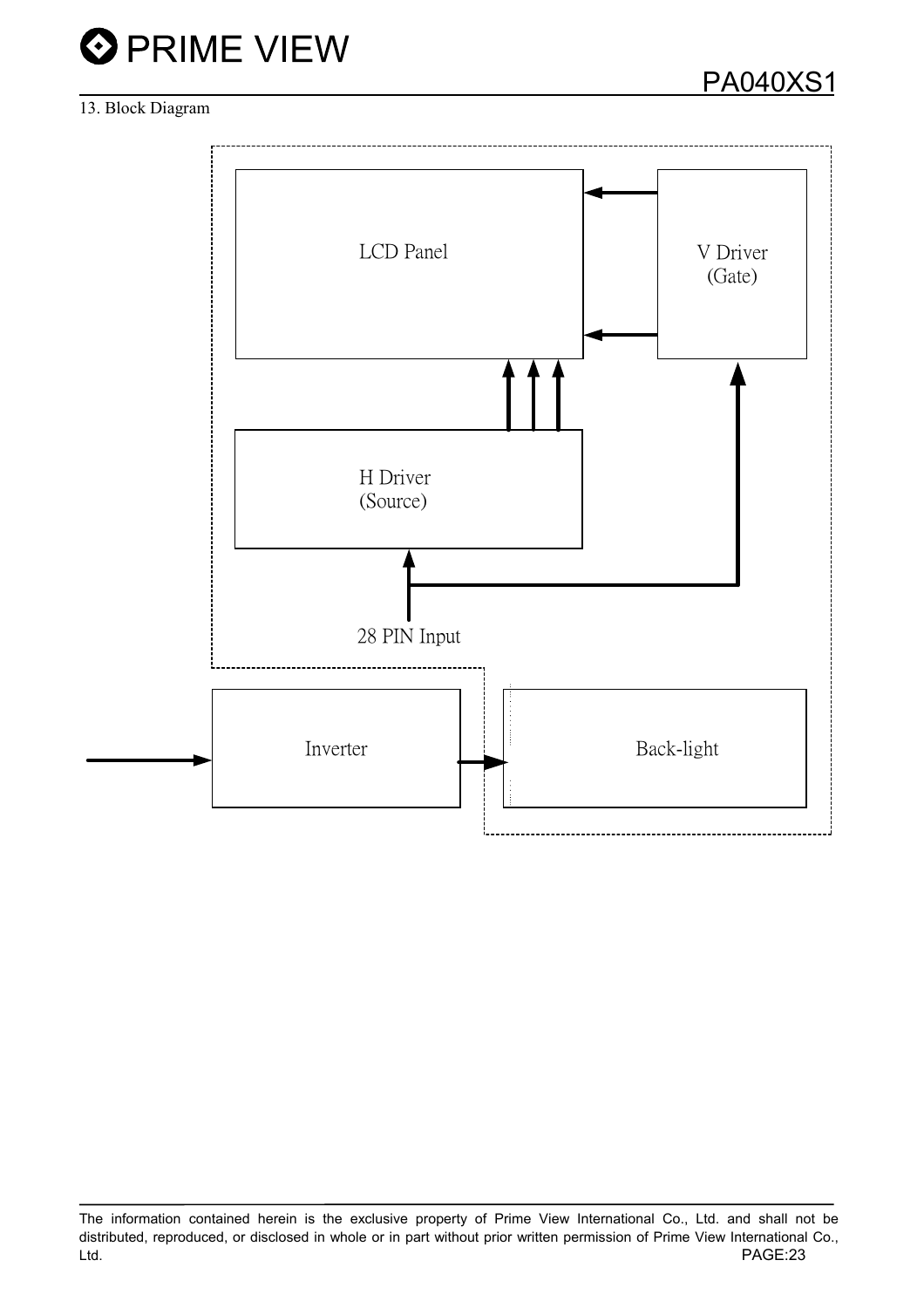

14. Packing TBD